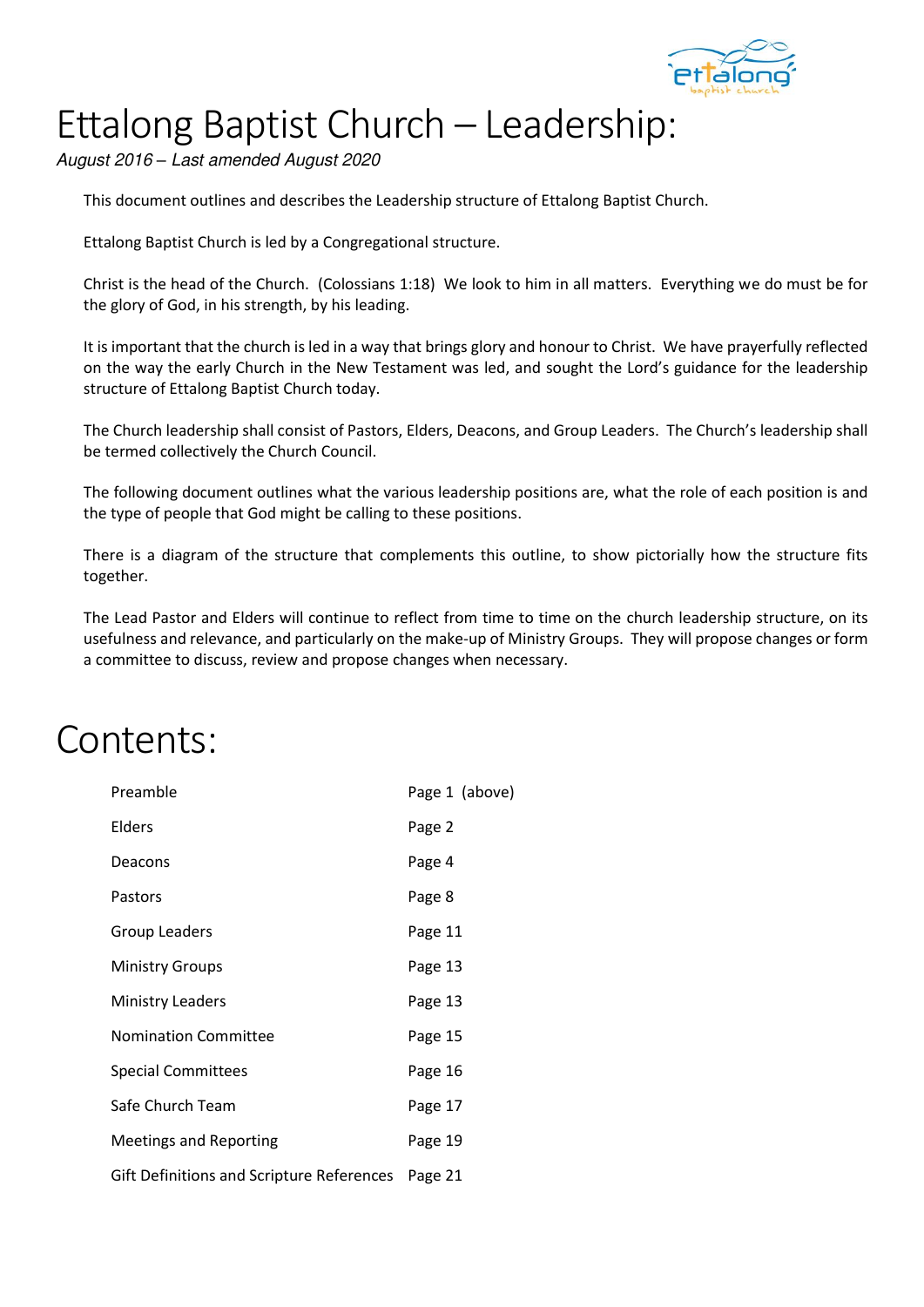

## Elders:

#### **What Is The Role Of Elders?**

#### **Work with the Lead Pastor to:**

- Contribute to and champion a strong leadership team and an effective church at Ettalong Baptist Church.
- Maintain good and positive communication and network relationships within the church and local area.
- Pray often for the church, ministry partners and the community we serve.
- Make recommendations regarding and implement the churches succession planning for the various leadership roles in your line management.
- Lead, manage and advocate for the understanding of the vision and strategic Planning processes of the church on a regular basis.
- Work towards the extension of the kingdom of God here at Ettalong Baptist by supporting all leaders and groups to reach out to the local community.
- To provide pastoral care to the leaders under your charge.
- Minutes should be kept of all Elders meetings and these are to be made available to the Diaconate, and Elders. Minutes of sensitive matters should be kept private and confidential and should not be made available to any other leaders.
- The Secretary needs to inform Group Leaders of anything from the Elders meeting minutes that is relevant for them or that they need to take action on.

#### **Position Description For Elders:**

- Prayerfully encourage, train and equip each and every member of the church so they realise their full potential as a servant under God.
- Have a good understanding of the organisational structure, the various role descriptions and position descriptions and be able to explain it to any interested party.
- Have a working knowledge of spiritual gifts, their definitions and how they are used in the body of believers. Know the spiritual gifts of your line managers.
- Undertake performance/ministry reviews with your Group leaders so as to encourage and support them.
- Ensure that they as Ministry Group leaders understand and undertake performance review/ministry reviews with each of your line responsibilities.
- Make arrangements should the Lead Pastor be on leave or the ministry time has come to a conclusion
- Attend Deacons meetings on rotation with others Elders.
- Ensure the maintenance of reporting procedures at all meetings and circulate as appropriate.
- Ensure that adequate succession planning occurs within your group and other ministries.
- Plan to fill known/pending vacancies at least 3 months before the role/position is vacated.
- Assist the lead pastor in filling vacancies caused by unexpected sickness or resignations.
- Encourage, mentor , support and train currant volunteers and leaders.
- Adhere to all Church policies, procedures, work health & safety policies and legislative requirements.
- Carry out any other duties as may arise.

### **Who Should The Eldership Consist Of?**

- The Eldership should consist of the Lead Pastor, and 3 other Ministry Partners appointed to the position, who have been Ministry Partners of the Church for at least 6 months.
- Elders should be able to agree to and sign the Ettalong Baptist Church Leaders Conduct Covenant.

### **What Should Be The SHAPE**<sup>1</sup>  **Of Elders?**

- Character (1 Timothy 3:2-7, Titus 1:6-9, 1 Peter 5:1-4). When you look at the role of an Elder in Scripture, most teaching isn't about job descriptions, it's primarily about character. See over the page for a list of biblical criteria for Elders.
- Competency (1 Timothy 3:2). One of the key character attributes of Elders is that they are prudent. Elders are sober, sensible, wise, balanced in judgment, not given to quick, superficial decisions based on immature thinking. Elders are those who demonstrate this kind of competency. Given the nature of some aspects of Eldership ministry, it is sensible for some of the Elders to have maturity in such areas as oversight, discernment and vision.

<sup>&</sup>lt;sup>1</sup> SHAPE is an acronym for Spiritual Gifts, Heart (or passion), Abilities, Personality, Experience.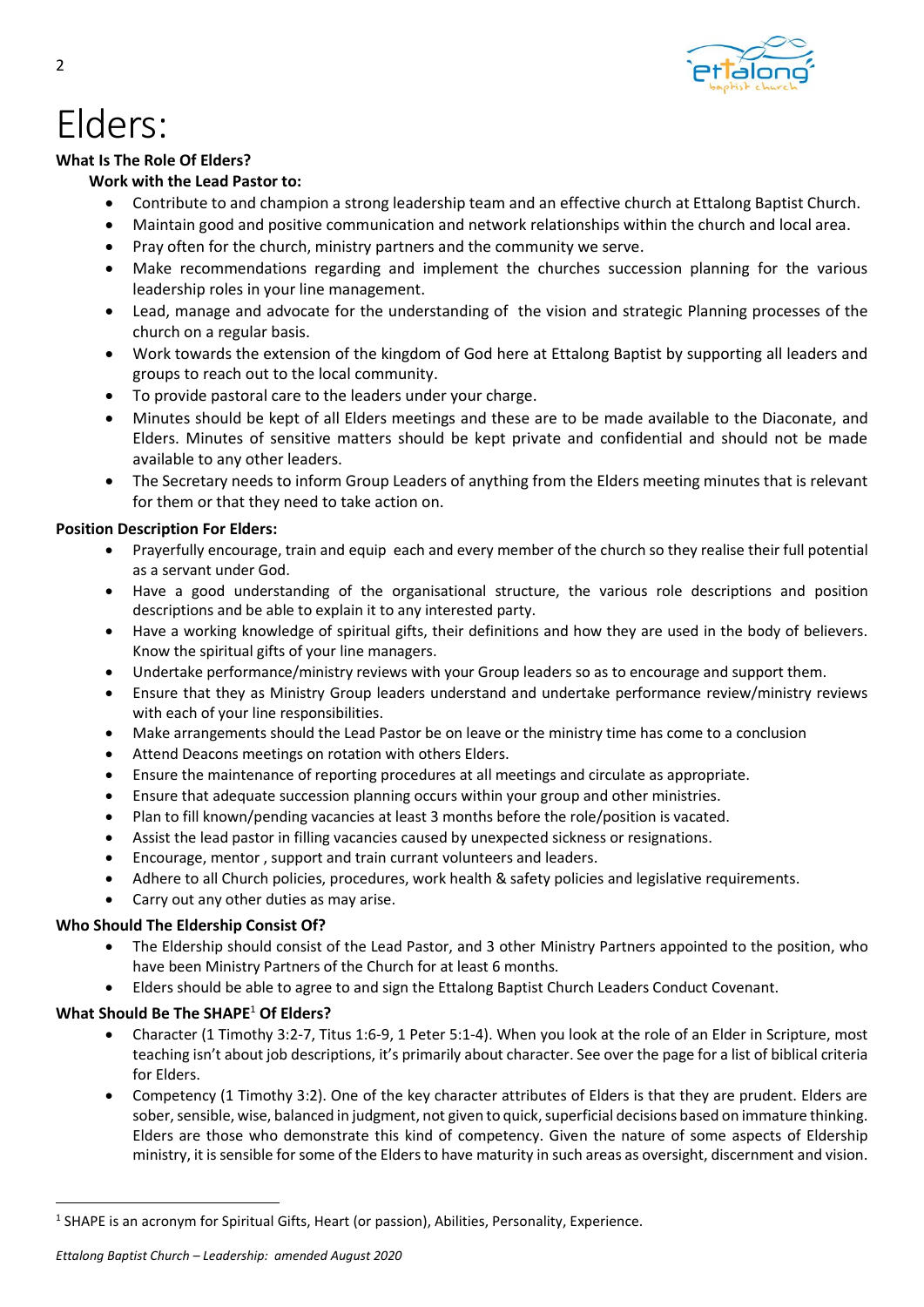

- Chemistry (1 Timothy 3:1-7). Many of the Elder character attributes listed in 1 Timothy relate to awareness in the area of interpersonal relationships. Elders work closely together as a team and therefore must be able to get on with each other.
- Commitment (1 Timothy 1:12). Elders must love the LORD and His Church. They need to have an alive and growing faith.
- The following list spiritual gifts may be helpful for this role. This is not an essential or exhaustive list. Prophecy, Pastor, Teaching, Wisdom, Knowledge, Exhortation, Discerning Of Spirits.

#### **What Is The Term Of The Elders?**

- Elders, Deacons and Group Leaders are appointed by the church for a term of 3 years with a maximum of 2 consecutive terms in leadership. Leaders can be nominated and appointed to different rolls during their 3 year term by a vote of affirmation by the church, but they must still have a one year break from leadership after two consecutive terms in leadership (regardless of how long they have held office in the new leadership position they are appointed to).
- As with all lay leaders on the Church Council, Elders are nominated by the Nomination Committee after consultation with the church, and they are affirmed by the church by vote at the Annual Church Meeting.
- The Lead Pastor is automatically an Elder and remains an Elder while they hold the office of Lead Pastor.

#### **Biblical Criteria For Elders:**

Elder qualifications are summarised in 1 Timothy 3:2-7 and Titus 1:6-9:

- 1. **Above reproach**  Elders will lead by example and demonstrate a lifestyle free of patterns of sin.
	- 2. **If married**  Elders will be devoted to their spouse, they will also demonstrate a healthy family life.
	- 3. **Temperate**  Elders will be self-controlled, enslaved to nothing, free from excesses.
	- 4. **Prudent**  Elders will be sober, sensible, wise, balanced in judgement, not given to quick, superficial decisions based on immature thinking.
	- 5. **Respectable**  Elders will demonstrate a well-ordered life and honourable behaviour.
	- 6. **Hospitable**  Elders will be unselfish with their personal resources. They will be willing to share blessings with others.
	- 7. **Able to teach**  Elders will be able to communicate truth and sound doctrine in a non-argumentative way.
	- 8. **Free from addictions**  Elders will be free from addictions and willing to limit their liberty for the sake of others.
- 9. **Not pugnacious or quick tempered**  Elders will be gentle, patient, and able to exercise self-control in difficult situations.
- 10. **Uncontentious**  Elders will not be given to quarrelling or selfish argumentation.
- 11. **Free from the love of money**  Elders will not be stingy, greedy, or pre-occupied with amassing material things.
- 12. **Not a new convert**  Elders will not be new believers. They will have been Christians for long enough to demonstrate the reality of their conversion and depth of their spirituality.
- 13. **Good reputation with outsiders**  Elders will be well-respected by unbelievers and free from hypocrisy.
- 14. **Not self-willed**  Elders will not be overbearing, prone to force options on others, or abuse authority. They will be servants.
- 15. **Loving what is good**  Elders will desire the will of God in every decision.
- 16. **Just**  Elders will desire to be fair and impartial. Their judgement will be based on scriptural principle.
- 17. **Devout**  Elders will be devoted Christ followers seeking to be conformed to His image. They will be committed to prayer, worship, the study of Scripture, and the guarding of their own walk.
- 18. **Holding fast to the faith**  Elders will be stable in the faith, obedient to the Word of God, continually seeking to be controlled by the Holy Spirit.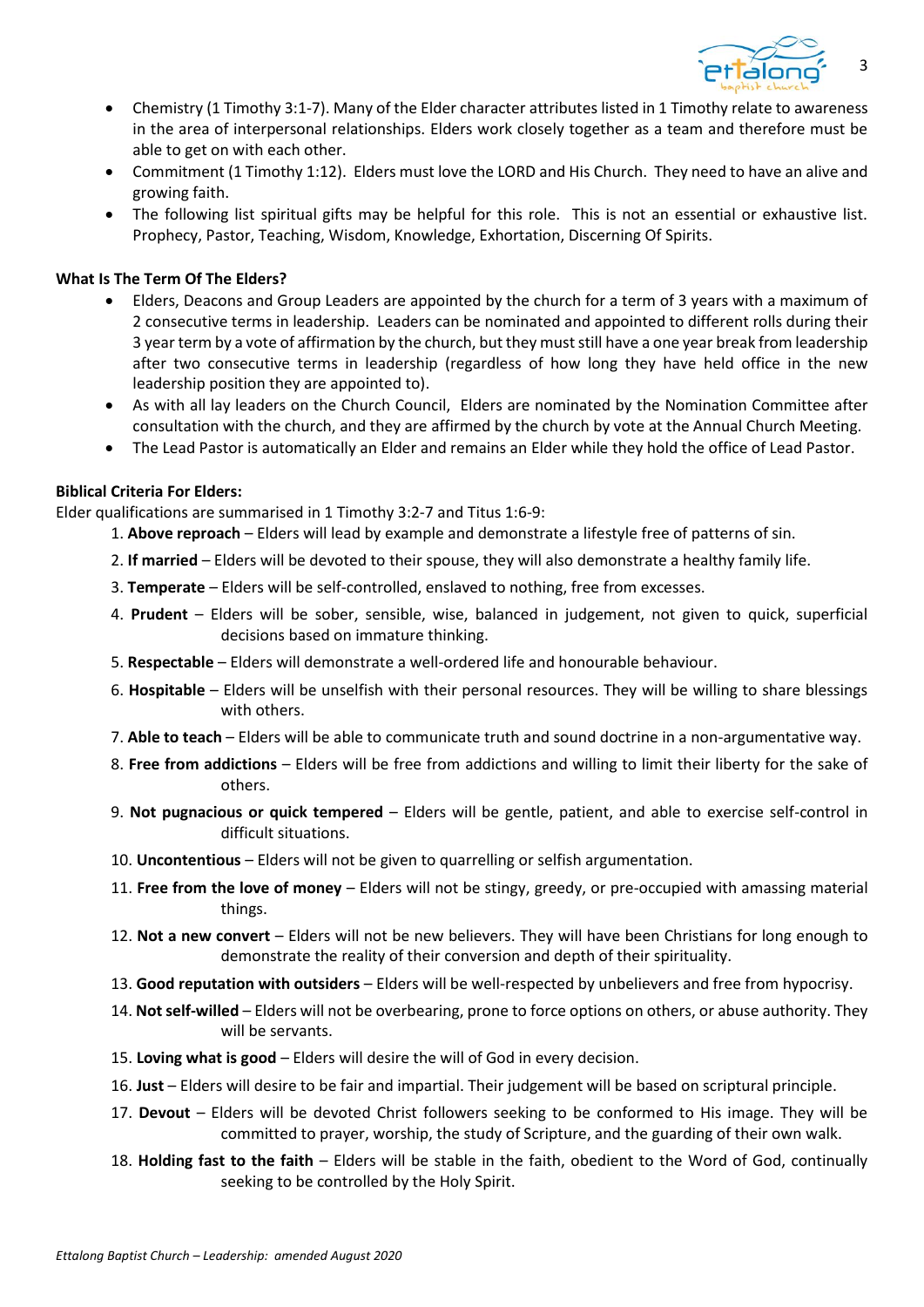

### Deacons:

#### **What Is The Role Of The Deacons?**

- The term Deacon means servant leader.
- The Church Diaconate is responsible for the more pragmatic matters associated with the Vision, Purpose, Values and day to day administration of the church.
- Invest time in their own spiritual growth and Prayer. (Acts 6:2-4). The Diaconate invest time waiting on God in prayer and interceding for the church.
- Develop, implement and monitor processes to ensure the Church complies with its legislative and other requirements (e.g. WHS, Child Protection, etc.).
- Ensure the development and oversight of strategic or required policy matters, including matters delegated by the Elders (e.g. Lock up procedures, hire of facilities etc.).
- Ensure good management and stewardship of the church's financial resources.
- Ensure good management and care of the church property.
- Minutes should be kept of all Deacons meetings and these are to be made available to the Diaconate and Elders.
- The Secretary needs to inform Group Leaders of anything discussed at Deacons meetings that is relevant for them or that they need to take action on.

#### **Position Description For Deacons:**

• Work with the Elders to fulfil the responsibilities as listed under each of the specific roles on the following pages.

#### **Who Should The Deacons Consist Of?**

- The Diaconate should consist of a Chairperson, a church Secretary, a church Treasurer, a church Administrator, a Property Officer, and a church Standards Officer.
- A Deacon needs to have been a Ministry Partner of the Church for at least 6 months.
- A representative of the Elders and a representative of the Ministry Groups should also attend each Diaconate meeting.
- Deacons should be able to agree to and sign the Ettalong Baptist Church Leaders Conduct Covenant.

#### **What Should Be The SHAPE**<sup>2</sup>  **Of Deacons?**

- Character (1 Timothy 3:9-13, James 1:1). Within the Scriptures we see a wide variety of spiritual gifts are mentioned, yet when people step up into senior leadership using those gifts they are often called 'diakonos' which means: "servant ". See over the page for a list of biblical criteria for Deacons.
- Competency (1 Timothy 3:2). The Diaconate are called to 'serve well'. They are to use their God-given gifts and abilities with a spirit of excellence which honours God and inspires people.
- Chemistry (1 Timothy 3:1-7). Many of the character attributes of Deacons listed in 1 Timothy relate to awareness in the area of interpersonal relationships. Deacons work closely together as a team and therefore must be able to get on with each other.
- Commitment (1 Timothy 1:12). Deacons must love the LORD and His Church. They need to have an alive and growing faith. They need to be completely honest and transparent in their roles.
- The following list spiritual gifts may be helpful for this role. This is not an essential or exhaustive list and will vary depending on the need of the church at the time. Knowledge, Wisdom, Giving, Helps, Mercy.

#### **What Is The Term Of The Deacons?**

• Elders, Deacons and Group Leaders are appointed by the church for a term of 3 years with a maximum of 2 consecutive terms in leadership. Leaders can be nominated and appointed to different rolls during their 3 year term by a vote of affirmation by the church, but they must still have a one year break from leadership after two consecutive terms in Leadership (regardless of how long they have held office in the new leadership position they are appointed to).

<sup>&</sup>lt;sup>2</sup> SHAPE is an acronym for Spiritual Gifts, Heart (or passion), Abilities, Personality, Experience.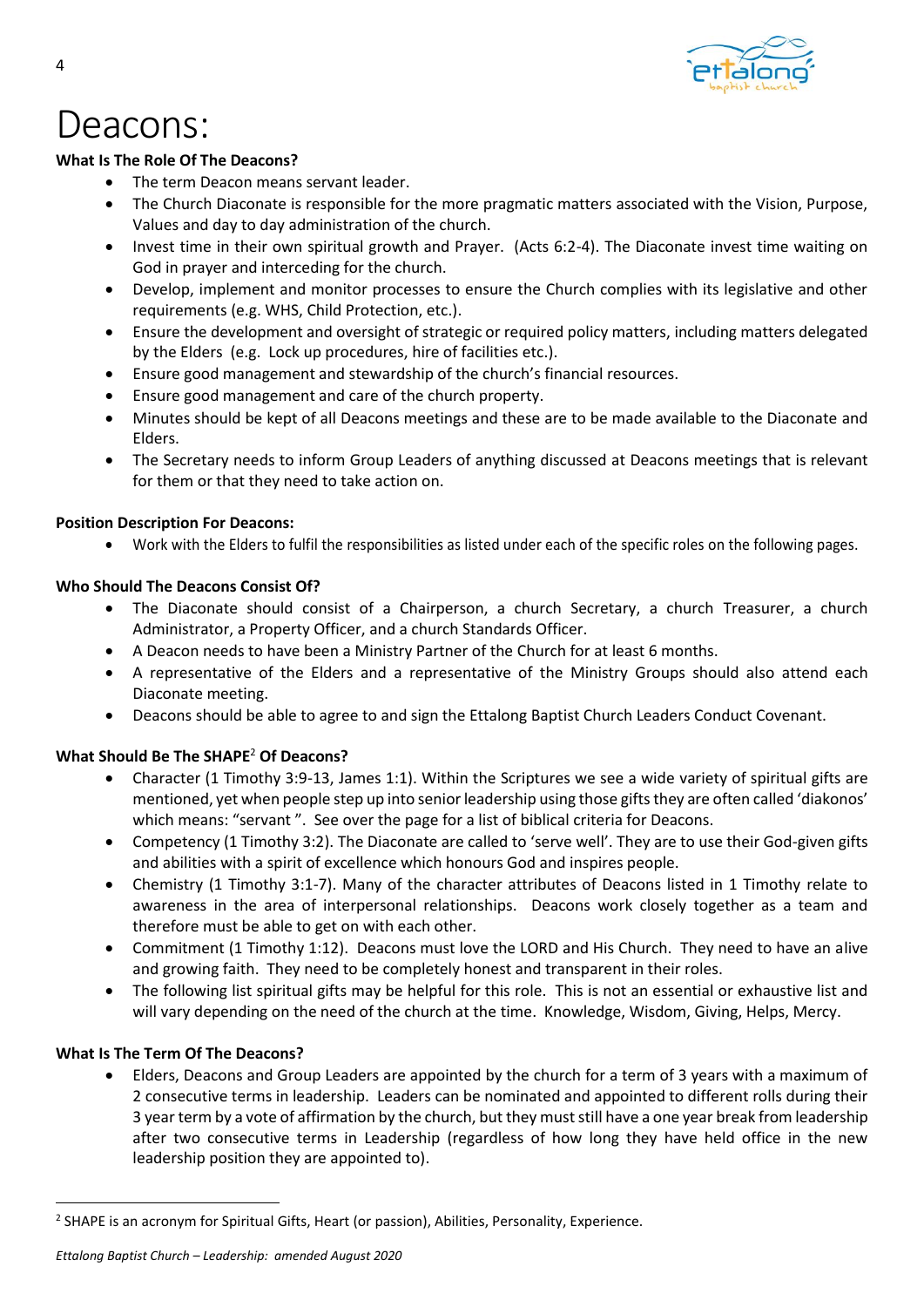

- As with all lay leaders on the Church Council, Deacons are nominated by the Nomination Committee after consultation with the church, and they are affirmed by the church by vote at the Annual Church Meeting.
- Diaconate meetings are also attended by a representative of the Elders and a representative of the Group Leaders.

#### **Biblical Criteria For Deacons:**

These criteria are summarised in 1 Timothy 3:8-13, and 4:12

- **1. Respectable –** Deacons will demonstrate a well-ordered life and honourable behaviour.
- **2. Sincere –** Deacons will demonstrate integrity in speech, life, love, faith and purity.
- **3. Free from addictions –** Deacons will be free from addictions and willing to limit their liberty for the sake of others.
- **4. Honest –** Deacons will be honest in their dealings with others.
- **5. Holding fast to the faith –** Deacons will be stable in the faith, obedient to the Word of God, continually seeking to be controlled by the Holy Spirit.
- **6. Devoted to spouse and family -** Deacons if married will be devoted to spouses. They will demonstrate a healthy family life.

### Guideline Of Specific Responsibilities For Deacons:

#### **Specific Responsibilities Of The Chairperson:**

- Chair Diaconate meetings.
- Chair Congregational meetings.
- Remind church leaders of Diaconate meetings. Ensure the Elders and the Group Leaders have a representative to attend each meeting of the Diaconate.
- Receive reports from Pastors, Elders and Deacons as required and ensure these reports are distributed to all Pastors, Elders, Deacons and Group Leaders.
- Ensure compliance to the Constitution and this leadership document.
- Ensure that adequate succession planning occurs within the Diaconate.

#### **Specific Responsibilities Of The Secretary**

- Liaise with the Lead Pastor and the Chairperson to put together agendas for Congregational meetings and Diaconate meetings.
- Keep and distribute minutes of Diaconate meetings. Minutes should be emailed to all Pastors, Elders and Deacons.
- Receive minutes of Elders meetings and ensure they are filed appropriately. Ensure minutes of Elders meetings are distributed to all Pastors, Elders, and Deacons (except for sensitive and confidential issues). Minutes of Elders meetings may contain matters discussed or dealt with of a sensitive or private nature. These matters should not be distributed and it is important that these be filed safely and confidentially.
- The Secretary needs to inform Group Leaders of anything discussed at Elders or Deacons meetings that is relevant for them or that they need to take action on.
- Keep and distribute minutes of Congregational meetings. Minutes should be emailed to all Pastors, Elders, Deacons and Group Leaders, and any Ministry Partner who indicates an interest in receiving the minutes by email. Minutes should also be attached to the church noticeboard.
- Keep church correspondence and respond to correspondence in the appropriate manner when required.
- Liaise with the Nomination Committee and keep them aware of vacancies that need filling.
- When required prepare voting slips for Ministry Partners to vote at Congregational meetings
- Keep rolls of Active Ministry Partners, and Non Active Ministry Partners.
- Receive applications for new Ministry Partners.
- Arrange for interviews of potential Ministry Partners and ensure they receive a copy of the constitution and the current church Vision, Purpose, and Values statements.
- Ensure statistical returns are reported to the Baptist Association of NSW and ACT.
- Compile a report when necessary and at least every 6 months to be distributed to the Pastors, Elders, Deacons and Group Leaders.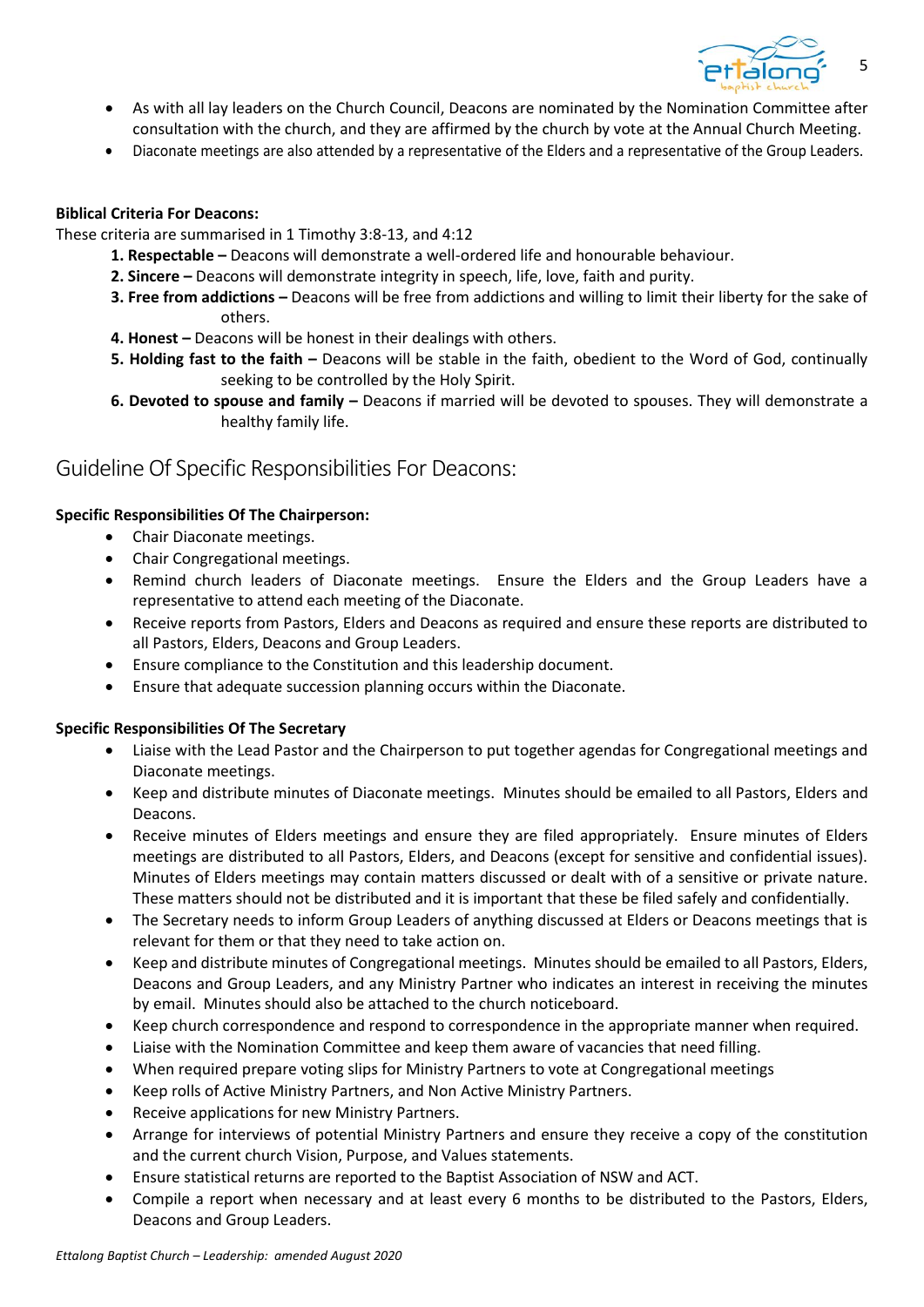

#### **Specific Responsibilities Of The Treasurer:**

- Accounts Payable.
- Bank Reconciliations and Cash Flow.
- Payroll and Pastoral Expense Accounts.
- Super including Personal Contributions.
- Holiday, Sick and Long Service Leave.
- Ensure accurate records are kept for staff leave.
- Workers Compensation.
- GST / BAS Returns.
- Investments BFS account, etc.
- Trust Accounts.
- Internal / Departmental Audits.
- Taxation Issues.
- Compile a monthly financial report to distribute to the Pastors, Elders, Deacons and Group Leaders.
- Compile and present (or arrange for someone to present) a financial report to congregational meetings.
- Liaise with the Pastors, Elders, Deacons and Group Leaders to prepare an annual budget.
- Ensure financial returns are reported to the Baptist Association of NSW and ACT.
- Liaise with the Nomination Committee to put together a team to count income and do the banking.
- Submit annual statements to acnc.gov.au

#### **Specific Responsibilities Of The Administrator:**

- Manage or arrange for another person to manage the church website.
- Compile annual reports from each of the church ministries. Reports should be collected by the Group Leaders and passed on to the Administrator with a summary report for their Group. Encourage these reports to describe what the ministry is, who is ministered to, review of the past 12 months, outline plans and visions for the future.
- Keep policy documents.
- Manage and oversee rental properties and manses.
- Manage insurance and insurance claims.
- Liaise with the church office to compile a Church Photo Directory at least biannually.
- Oversee church office staff and ensure the office is staffed each week day.
- Oversee the church purchasing officer and ensure they have systems in place to know what to purchase.
- Keep lists of the Ministry Teams for each Ministry.
- Compile a report when necessary and at least every 6 months to be distributed to the Pastors, Elders, Deacons and Group Leaders.

#### **Specific Responsibilities Of The Standards Officer**

- Coordinate and Liaise with property officer to ensure property and buildings are kept safe and secure and that all legal requirements are being met.
- Undertake at least yearly a Building Safety Audit with appropriate persons.
- Oversee the Church key register.
- Ensure incident reports are available and accessible to all groups, and that they are completed when necessary.
- Ensure Kids Ministry incident reports are available and accessible to all groups, and that they are completed when necessary.
- Ensure church Child Protection records are up to date.
- Ensure all Pastors, Elders, Deacons, Group Leaders and Children's Ministry Leaders have a current Working With Children Check and that they have registered it with the Church.
- Ensure Church Leaders and Children's Ministry Leaders have completed appropriate Safe Spaces training.
- Ensure the Church complies with all legal requirements, including the privacy act, etc.
- Compile a report when necessary and at least every 6 months to be distributed to the Pastors, Elders, Deacons and Group Leaders.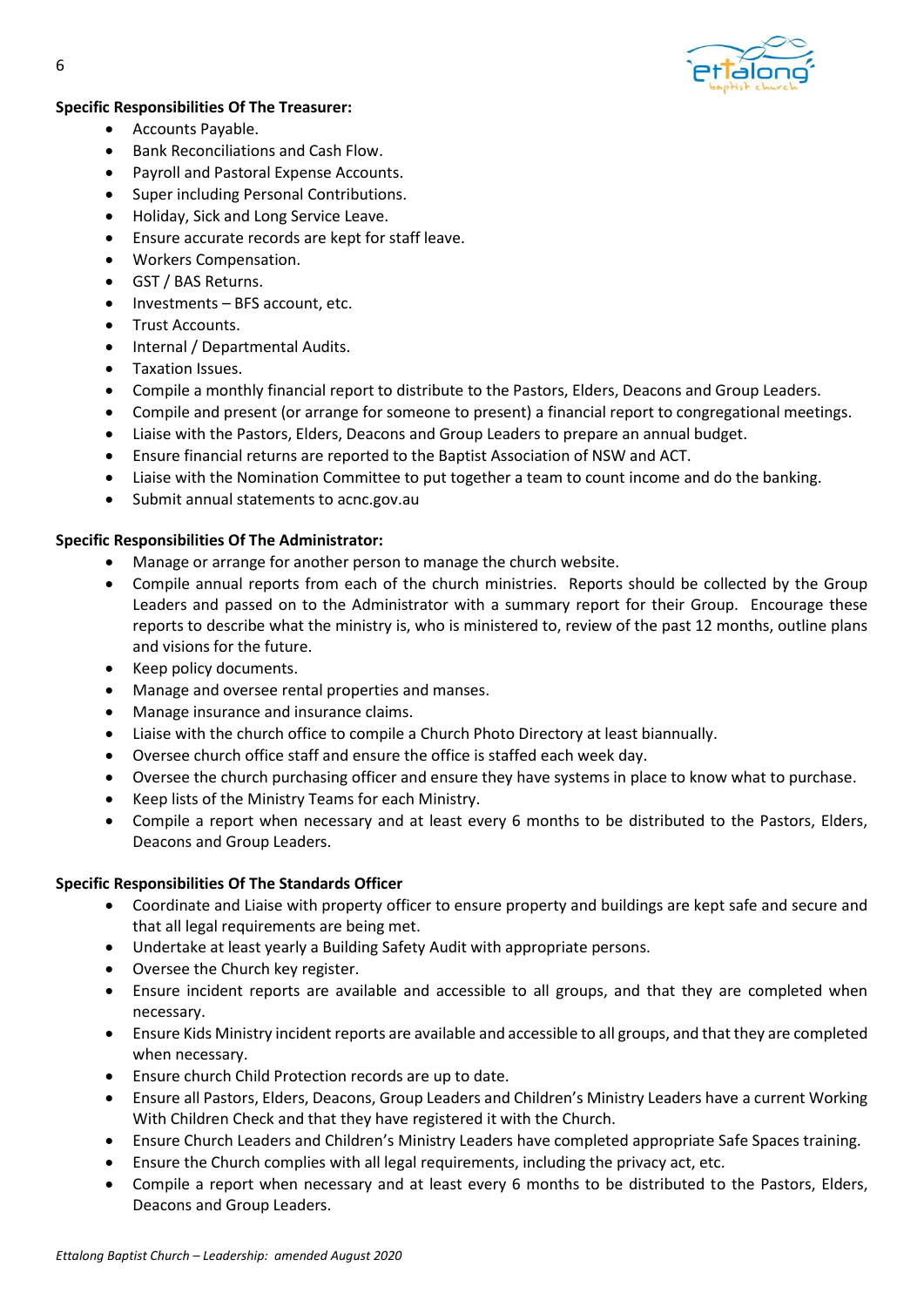

#### **Specific Responsibilities Of The Property Officer**

- Ensure the church property is well maintained.
- Liaise with the Standards Officer to ensure property and buildings are kept safe and secure and that all legal requirements are being met.
- Receive reports of required maintenance. Communicate with the church the best method to be kept informed of required maintenance.
- Arrange for repairs where needed either by church volunteers or appropriate tradesmen.
- Organise and oversee working bees.
- Compile a report when necessary and at least every 6 months to be distributed to the Pastors, Elders, Deacons and Group Leaders.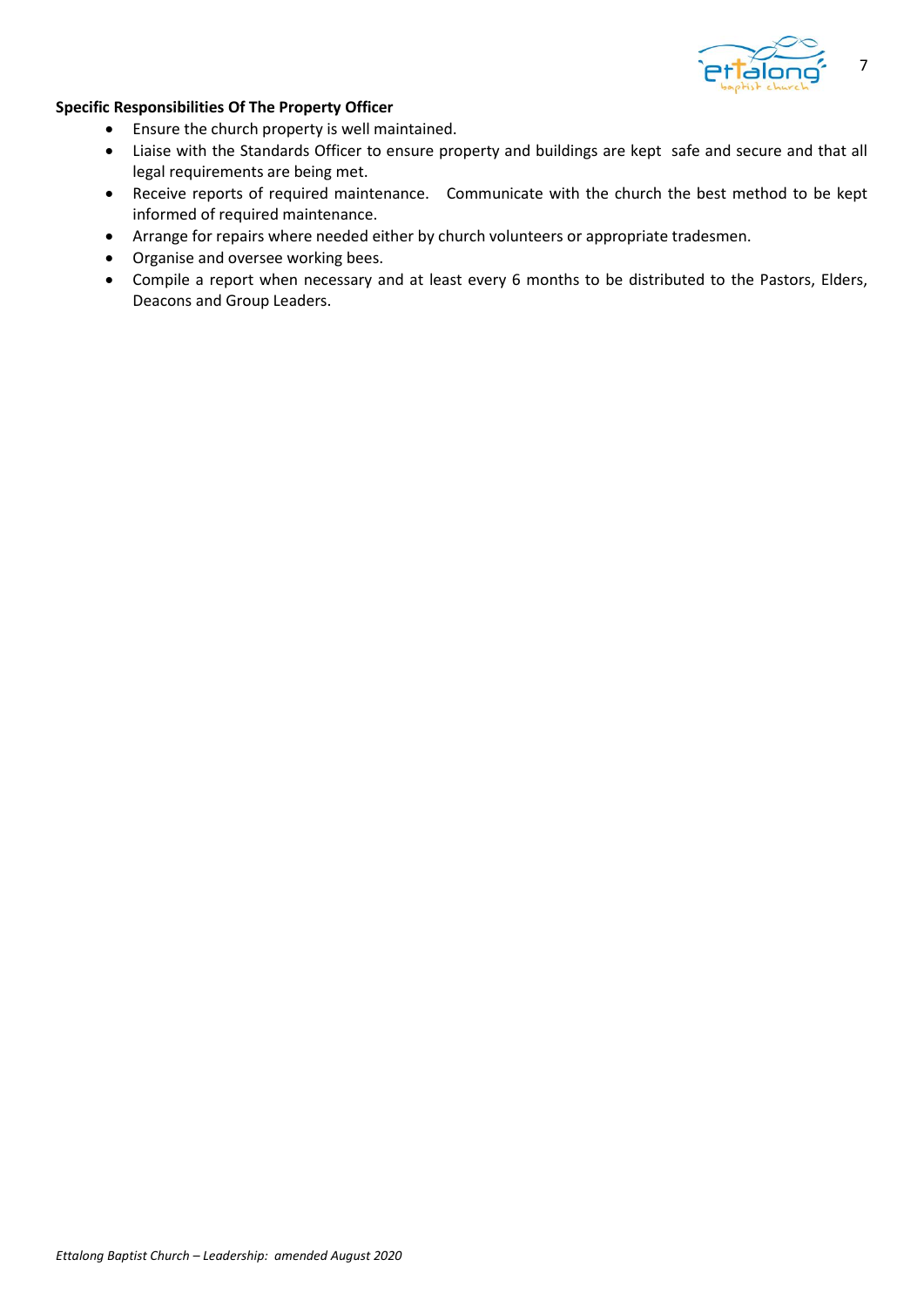

## Lead Pastor:

#### **What Is The Role Of The Lead Pastor?**

The Lead Pastor needs to be a fully committed Christian who not only believes in the deity of Christ but seeks to love, serve and honour Christ through the power of the Holy Spirit.

They need to be a person whose credentials are acceptable to the Baptist Association of NSW and ACT and holds the doctrines set forth in the Ettalong Baptist Church Constitution under Section 2: "What Do We Believe".

#### **The Lead Pastor shall:**

- Be an elder and shall perform the duties of an elder, and shall be recognised by the church as particularly gifted and called to the full-time ministry of preaching, teaching and leadership of God's people.
- Participate in leadership teams that encourages, nurtures and builds congregational members/volunteers and staff, so as to achieve the strategic vision.
- Communicate well with a variety of persons in the church, community, staff etc.
- Lead the visioning or strategic processes for the church
- Have a personality and passion for team building, encouraging others to capture the vision and fulfil the strategies.
- Shall ensure that all regulations, policies and procedures are created and maintained as necessary.

#### **Position Description Of The Lead Pastor:**

- Preach/teach God's word and train and encourage others to teach Gods word.
- Encourage a commitment to individual and corporate prayer in the life of the church
- Encourage and provide opportunities both within and outside the church for the congregation and individuals to be informed and involved in Christian mission at home or abroad.
- Coordinate and encourage by word and presence a supportive understanding for people in all facets of their life offering pastoral care and encouragement.
- Participate in or initiate opportunities to engage with local Baptist Pastors and Pastors from other denominations seeking ways for cooperative worship and ministry.
- Have input into the preparation and implementation of the budget with the assistance of the treasurer.
- Provide opportunities for the nurturing and counselling of individuals, families, married couples and or groups.

#### **What Should Be The SHAPE**<sup>3</sup>  **Of The Lead Pastor?**

- Character (1 Timothy 3:2-7, Titus 1:6-9, 1 Peter 5:1-4). The word Pastor does not appear in the New Testament. The word pastor comes from a Latin word which means "shepherd." The New Testament however speaks of Elders. In these passages from 1 Timothy, Titus and 1 Peter the Bible shows that among the Elders, were those who were overseers, or Shepherds of the people. When you look at the role of an overseer Elder in Scripture most teaching isn't about job descriptions, it's primarily about character. (See also under Elders the list of biblical criteria for Elders, which especially relate to Pastors as well.)
- Competency (1 Timothy 3:2). As an overseer the Lead Pastor will have spiritual gifts in preaching/teaching and leadership. As with other Elders, the Lead Pastor will be a mature person (sober, sensible, wise, balanced in judgment, not given to quick, superficial decisions based on immature thinking). Given the nature of some aspects of this ministry, it is sensible for the Lead Pastor to have wisdom in such areas as: strategic direction; accountability and management. The Lead Pastor shall also have appropriate theological qualifications.
- Chemistry (1 Timothy 3:1-7). Many of the Elder character attributes listed in 1 Timothy relate to awareness in the area of interpersonal relationships. The Lead Pastor works closely together with many individuals and teams and therefore must be relationally aware.

<sup>&</sup>lt;sup>3</sup> SHAPE is an acronym for Spiritual Gifts, Heart (or passion), Abilities, Personality, Experience.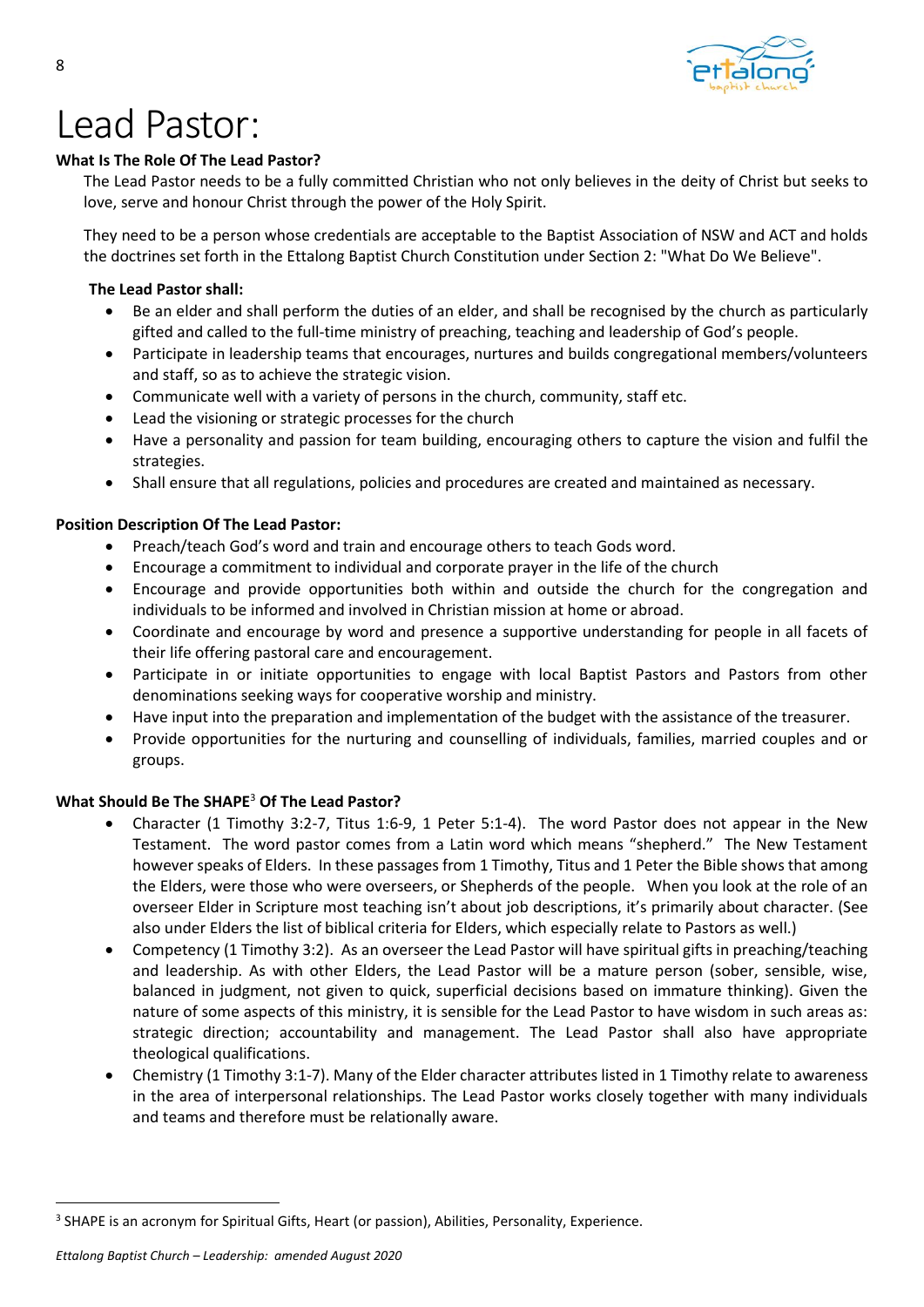

- Commitment (1 Timothy 1:12). All roles come with an appropriate level of responsibility. It is important therefore, that those who fulfil these roles come to them with a level of commitment that matches those responsibilities.
- The following list spiritual gifts may be helpful for this role. This is not an essential or exhaustive list. Preaching, Prophecy, Pastor, Teaching, Wisdom, Knowledge, Exhortation, Discerning Of Spirits.

#### **Calling A Pastor**

The Lead Pastor should be identified and called as set out in the Ettalong Baptist Church Constitution, under Section 8, "The Pastor(s)"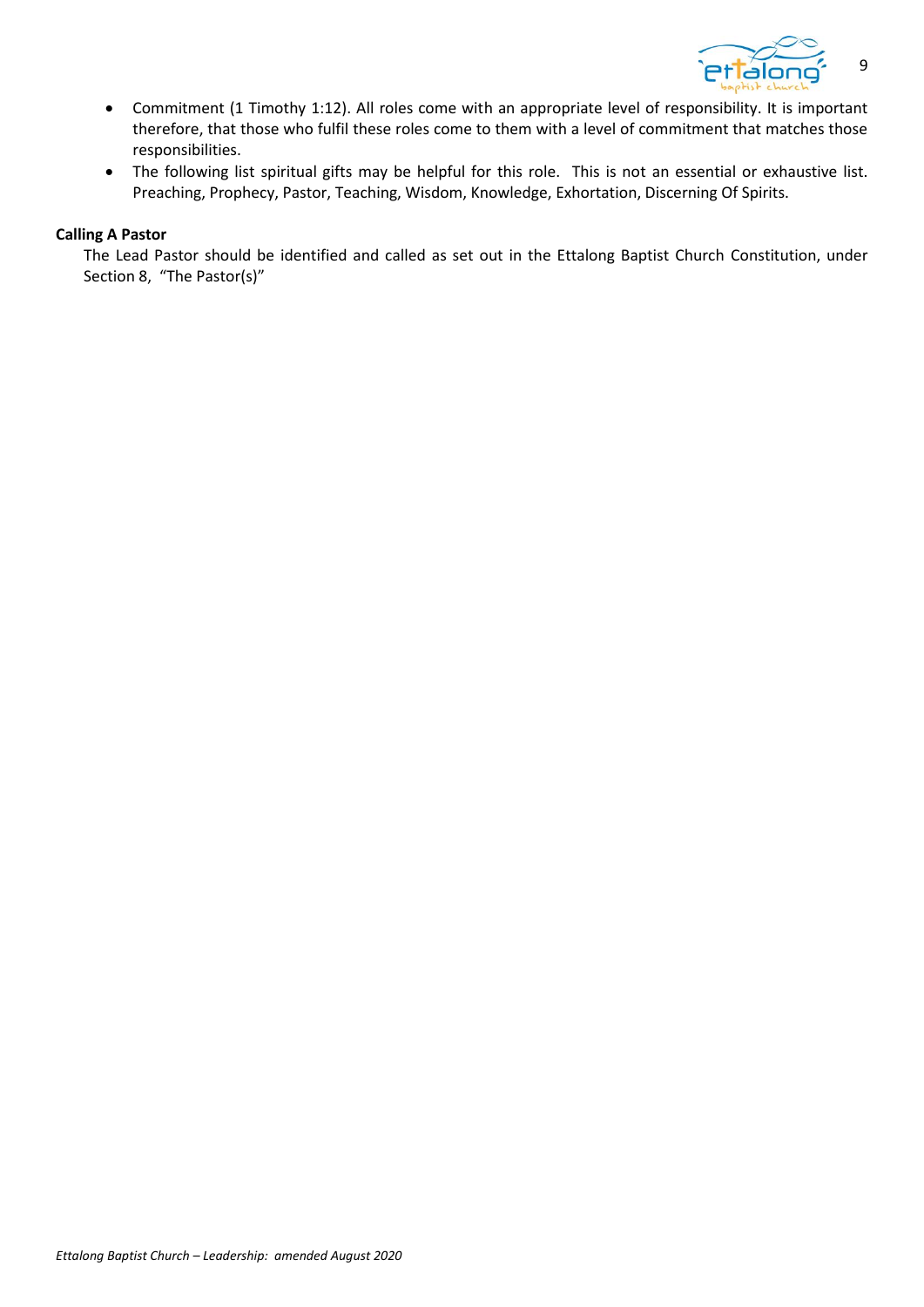

### Associate Pastors:

When the Church sees a particular need or specific ministry area where pastoral leadership would be helpful, the church may call Associate Pastors, both paid and honorary, as it needs to and can afford to.

#### **What Should Be The SHAPE**<sup>4</sup>  **Of Associate Pastors and Staff?**

- Character (1 Timothy 3:8-13, James 1:1). Within the Scriptures we see a wide variety of spiritual gifts are mentioned, yet when people step up into leadership using those gifts they are often called 'diakonos' which means: "servant ". Associate Pastors need to have the heart of a servant.
- Competency (1 Timothy 3:13). Associate Pastors are called to 'serve well'. They are to use their God-given gifts and abilities with a spirit of excellence which honours God and inspires people. Pastors shall have, or be willing to obtain, appropriate theological qualifications.
- Chemistry (1 Timothy 3:8-13). Like Elders, many of the character attributes listed in 1 Timothy relate to awareness in the area of interpersonal relationships. Associate Pastors with the Lead Pastor work closely together as a team and therefore must be able to relate well with each other.
- Commitment (1 Timothy 1:12). All roles come with an appropriate level of responsibility. It is important therefore, that those who fulfil these roles come to them with a level of commitment that matches those responsibilities.
- Spiritual Gifts that might be helpful for the role of Associate Pastors would vary according to their specific responsibilities. It is desirable that the Pastoral team should have complimentary gifts and skill sets.

### Guideline Of Specific Responsibilities – Associate Pastor (Youth):

#### **The Associate Pastor (Youth) will work with and report to the Lead Pastor to:**

- Oversee, champion and develop a growing youth ministry at Ettalong Baptist Church.
- To provide pastoral care to the leaders under your charge.
- Have a love of God and his word which is infectious and desires above all else to see others grow in Christ.
- To be a Pastor especially to teenagers, young adults and families.
- Work with the Lead Pastor to set vision and strategy for our youth ministries To inspire, encourage and assist the church in reaching out to the youth in our community.
- To assist the church in commencing and developing a Worship Service that is for youth and teenagers.
- To participate on teams with in our church.

#### **Position Description Of The Associate Pastor (Youth)**

- Encourage, mentor , support and train currant volunteers and leaders in youth ministry.
- identify, encourage and train up others to minister to youth.
- To be able to teach God's word and train encourage others to teach Gods word. To be able to communicate God's word through preaching.
- To look for opportunities with the local schools and other agencies to minister to youth in these settings, and to encourage and train up others to minister in these settings.
- To be part of our Pastoral team and meet with the team weekly.
- To continue to build and have a good rapport with our other youth ministry teams.
- To oversee a range of youth related programs in our church.
- To adhere to all Church Policies and procedures, Work Health and Safety Policies and other legislative requirements.
- Carry out any other duties as may arise.

<sup>4</sup> SHAPE is an acronym for Spiritual Gifts, Heart (or passion), Abilities, Personality, Experience.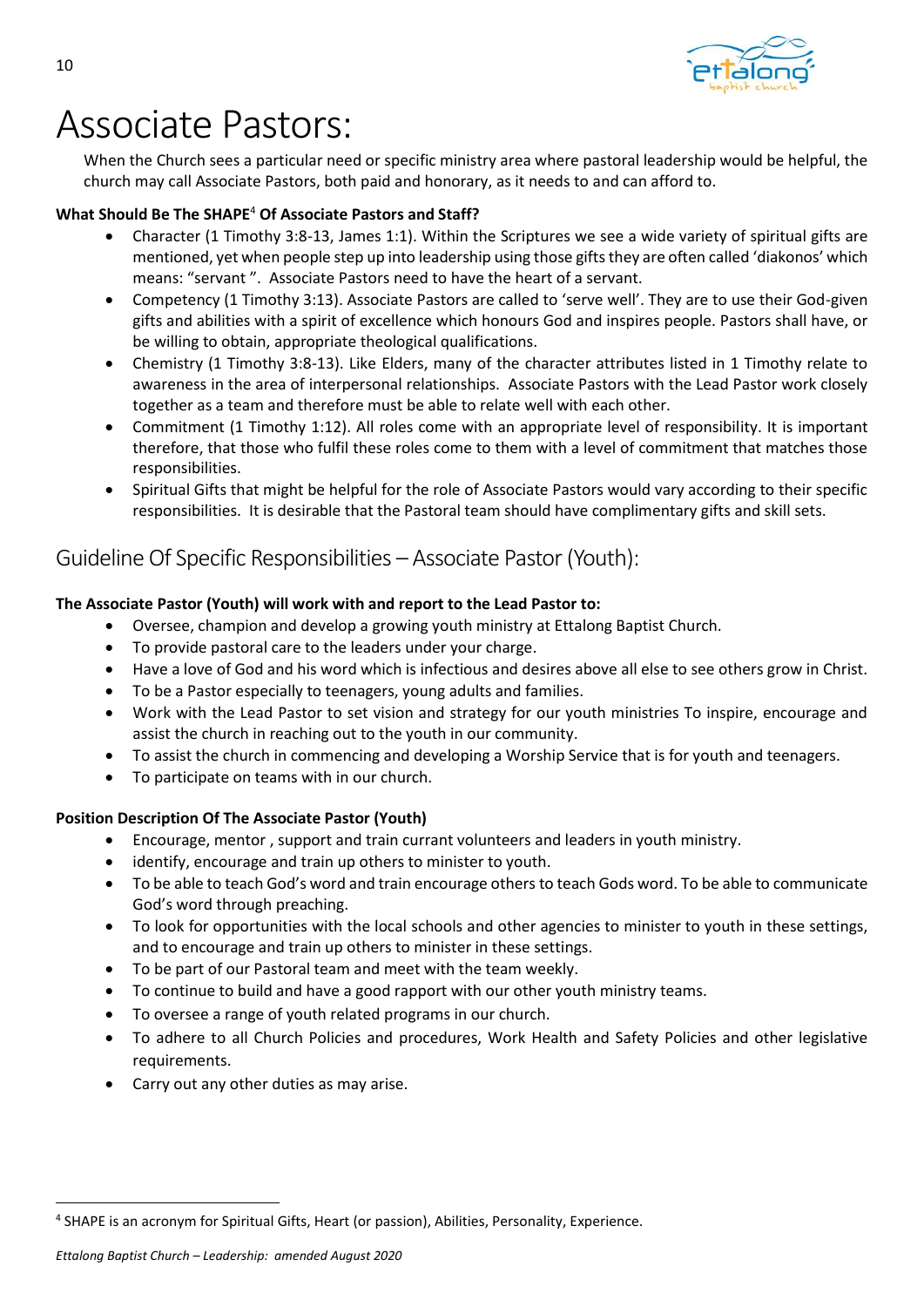

### Group Leaders:

#### **What Is The Role Of The Group Leaders?**

All ministries of Ettalong Baptist Church must be approved by the Lead Pastor and Elders. Each approved ministry of the church is led by a Ministry Leader. Each approved ministry is also placed into a Ministry Group. Each Ministry Leader is accountable to, supported and mentored by a Group Leader so as to:.

- Exercise leadership and oversight of the Ministry Group that they are appointed to. They are to take an active interest in the various ministries of the Group.
- Keep regular communication with Ministry Leaders and their Elder.
- Ensure that adequate succession planning occurs within your group and other ministries.
- To provide pastoral care to the Ministry leaders under your charge

#### **Position Description of Group Leaders**

- Regularly pray for the various ministries in their Ministry Group.
- Asking ministries for prayer needs and sharing these through appropriate channels in the church.
- If it is appropriate, visiting the various ministries in their Ministry Group at least every six months.
- Ensuring ministries in their Ministry Group are led to the highest standard possible, and always in a manner that brings honour and glory to God.
- Ensure Ministry Leaders appoint suitable leaders and helpers for their ministries.
- Keep a current list of all leaders and helpers of each ministry and pass this to the Church Administrator.
- Ensure Ministry Leaders write a report for the Church Annual Reports, that describes what their ministry is, reviews the past 12 months, and outlines plans and visions for the future. On receiving the reports from the Ministry Leaders in their Ministry Group, the Group Leader should write a summary report which introduces and summarises the reports for their Ministry Group. All these finished reports should then be passed on to the Church Administrator.
- Undertake performance/ministry reviews every six months with their ministry Group leaders so as to encourage and support them.
- Meet with an Elder appointed to their Ministry Group regularly for mentoring, support and guidance.
- Attend and participate in bi-annual Church Council Meetings and Congregational Meetings as often as possible. Be rostered to attend and participate in a Church Deacons Meeting approximately once or twice a year.
- Encourage, mentor , support and train current volunteers and leaders.
- To adhere to all Church Policies and procedures, Work Health and Safety Policies and other legislative requirements.

#### **Who Are Group Leaders Accountable To?**

• Group Leaders are accountable to the Lead Pastor and Elders. An Elder should be appointed to each Group Leader.

#### **Who Should Group Leaders Be?**

- Group Leaders should be a Ministry Partner of the Church for at least 6 months.
- Church Ministry Partners who are appointed to the role by the Church based upon:
	- a) Their love for God, the Church and all people (Matt 22:37-39, Matt 28:19-20)
		- b) Their recognition that Jesus is the head of the Church (Col 1:18)
		- c) Their spiritual giftedness (Rom 12:6-8)
		- d) Their willingness to serve in a spirit of love (Rom 12:11)
		- e) Their being people of good standing, full of the spirit & of wisdom (Acts 6:3)
		- f) Their Character (1 Tim 3:2-13, Titus 1:6-9, 1 Peter 5:1-4, James 1:1 as appropriate)
	- g) Their Competency (1 Tim 3:2, 1 Tim 3:13 as appropriate)
	- h) Their Chemistry (1 Tim 3:1-12 as appropriate)
	- i) Their Commitment (1 Tim 1:12).
- Group Leaders should be able to agree to and sign the Ettalong Baptist Church Leaders Conduct Covenant.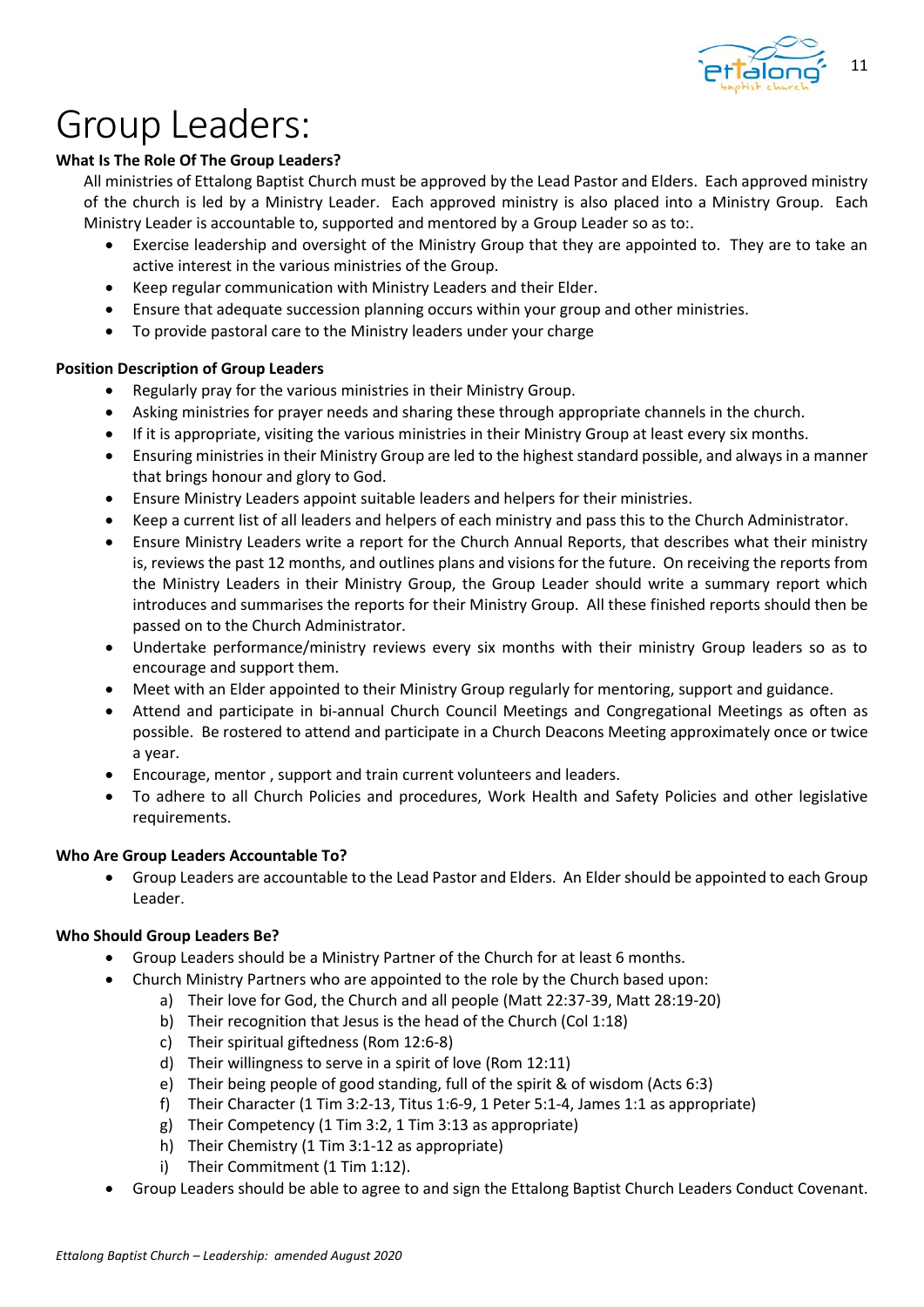

#### **How Are Group Leaders Appointed?**

- Group Leaders who are paid or honorary Pastors or other paid staff should be employed as outlined in the Church Constitution and an employment contract should be agreed upon with them.
- Group Leaders who are volunteers, as with all leaders of the church are nominated by the Nomination Committee after consultation with the church, and they are affirmed by the church by vote at the next Congregational Quarterly Meeting.

#### **What Is The Term Of Group Leaders?**

- Elders, Deacons and Group Leaders are appointed by the church for a term of 3 years with a maximum of 2 consecutive terms in leadership. Leaders can be nominated and appointed to different rolls during their 3 year term by a vote of affirmation by the church, but they must still have a one year break from leadership after two consecutive terms in leadership (regardless of how long they have held office in the new leadership position they are appointed to).
- As with all lay leaders on the church council, Group Leaders are nominated by the Nomination Committee after consultation with the church, and they are affirmed by the church by vote at the Annual Church Meeting.
- Group Leaders who are paid or honorary Pastors or other paid staff shall be employed as outlined in the Church Constitution and an employment contract shall be agreed upon with them.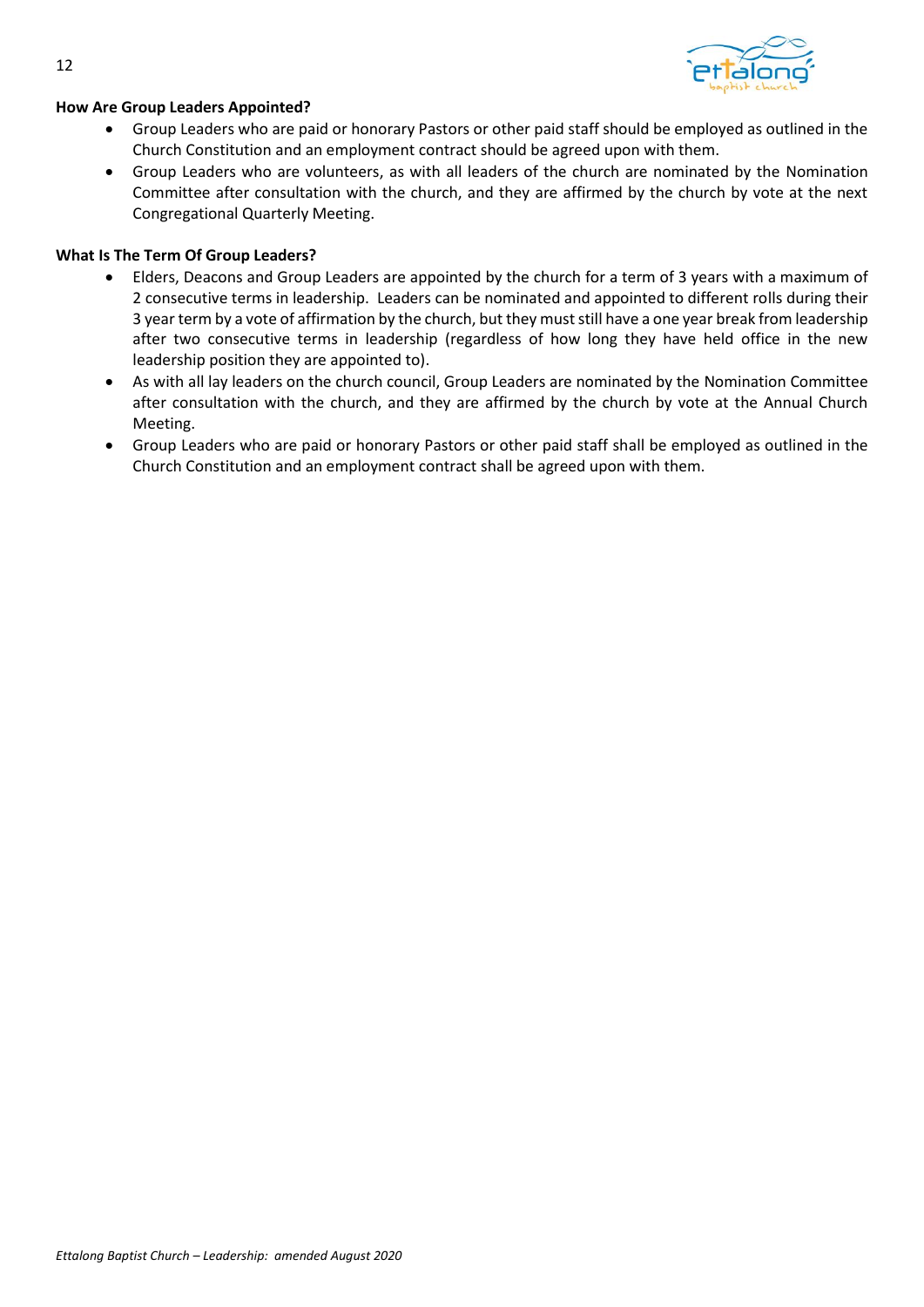

# Ministry Groups:

There are many ministries of Ettalong Baptist Church. All ministries of the church must be approved by the Lead Pastor and Elders. Each approved ministry shall be led by a Ministry Leader and shall be supported by a Group Leader.

Each ministry of the church should be placed in a Ministry Group. Each Ministry Group is supported, encouraged, mentored and promoted by a Group Leader. Each Group Leader is in turn supported, encouraged, mentored and promoted by one of the Elders or the Lead Pastor.

These Ministry Groups should be reviewed by the Elders and Lead Pastor regularly to ensure they are always fulfilling the Church's Purpose, Values and Vision. Minor restructuring of the groups can be made by the Elders and Lead Pastor. Major restructuring of the groups should be taken to the church congregational meeting. The Ministry Groups will be graphically listed on a diagram of the Church Leadership Structure which will be displayed in an appropriate and prominent place in the Church Building and in the Church Office.

# Ministry Leaders:

#### **What Is The Role Of The Ministry Leaders?**

- Ministry Leaders are to exercise leadership and oversight of the ministry that they are appointed to.
- Ensure that the ministry under their leadership is run to the highest possible standard, and always in a manner that brings honour and glory to God.
- Ensure that the ministry is fully surrounded in prayer
- Work with existing members of the group or appoint other suitable team members to assist in the ministry (leaders and helpers). Ensure your Group Leader is given an up to date list of your team members so this list can be passed on to the Church Administrator.
- When disagreements or differences arise amongst the ministry's team members, ensure that these differences are dealt with as outlined in our "When We Have Differences" document which is a Policy and Procedure of our church.
- Communicate with your team members and your Group Leader regularly
- Provide pastoral care to the leaders and helpers of your ministry.

#### **Position Descriptions for Ministry Leaders**

- Pray regularly for your ministry, pray regularly with your leadership team, and inform your Group Leader and the whole church on a regular basis of needs for prayer.
- Encourage, train and mentor your ministry's team members.
- Assign your ministry's team members responsibilities and follow up your team members to ensure that they are fulfilling these responsibilities reliably and faithfully. Assist if they are struggling with the responsibilities they have been given.
- Write a report for the Church Annual Reports, that describes what your ministry is, who you minister to, a review of the past 12 months, and plans and visions for the future. Pass this report to your Group Leader who will pass it with all the reports in their Ministry Group to the Church Administrator.
- Ensure your ministry adheres to all Church policies and procedures, Work Health and Safety policies and other legislative requirements.

#### **Who Are Ministry Leaders Accountable To?**

• Ministry Leaders are accountable to their Group Leader and ultimately to the Lead Pastor and Elders.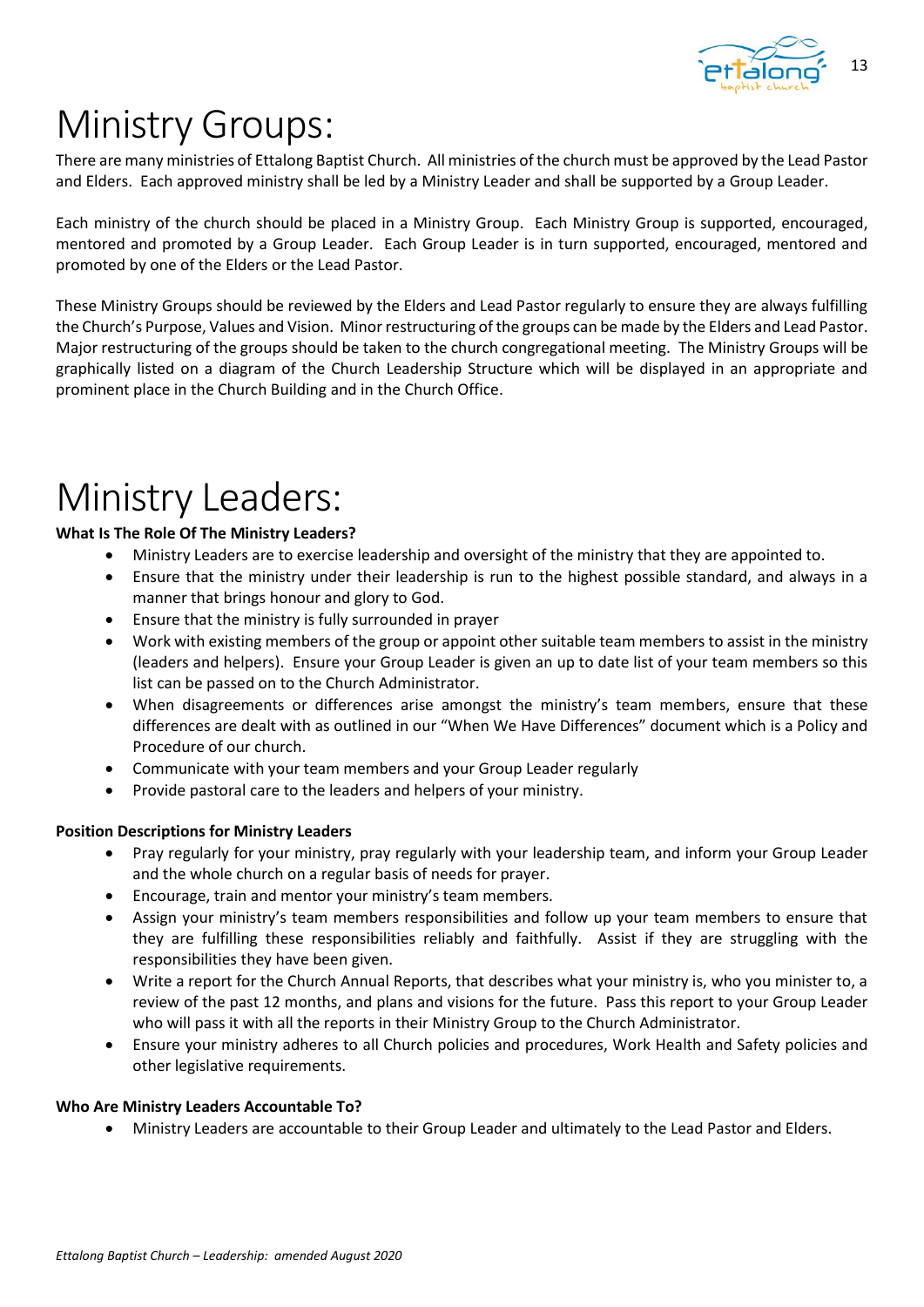

#### **Who Should Ministry Leaders Be?**

- Ministry Leaders should be men and women who are members of the church and are appointed to the role by the church based upon:
	- a) Their love for God, the Church and all people (Matt 22:37-39, Matt 28:19-20)
	- b) Their recognition that Jesus is the head of the Church (Col 1:18)
	- c) Their spiritual giftedness (Rom 12:6-8)
	- d) Their willingness to serve in a spirit of love (Rom 12:11)
	- e) Their being people of good standing, full of the spirit & of wisdom (Acts 6:3)
	- f) Their Character (1 Tim 3:2-13, Titus 1:6-9, 1 Peter 5:1-4, James 1:1 as appropriate)
	- g) Their Competency (1 Tim 3:2, 1 Tim 3:13 as appropriate)
	- h) Their Chemistry (1 Tim 3:1-12 as appropriate)
	- i) Their Commitment (1 Tim 1:12).

#### **How Are Ministry Leaders Appointed?**

- Ministry Leaders are nominated by the Nomination Committee after consultation with the ministry that they will be leading.
- a) The ministry team members, and/or the Group Leader of a ministry should submit a name (or names) of people who would be suitable to be the Ministry Leader. If the Nomination Committee are concerned about the suitability of the name given to them, they should talk to the team members of the ministry and the Group Leader, expressing their concerns and seeking a way forward.
- b) If no suitable name is given to the Nomination Committee, the committee should prayerfully approach other suitable people in the church, or seek suggestions of other suitable names by the church.
- c) Nomination for the position of Ministry Leaders should be taken by the Nomination Committee to the next congregational quarterly meeting and the name be affirmed by the church by vote at that meeting.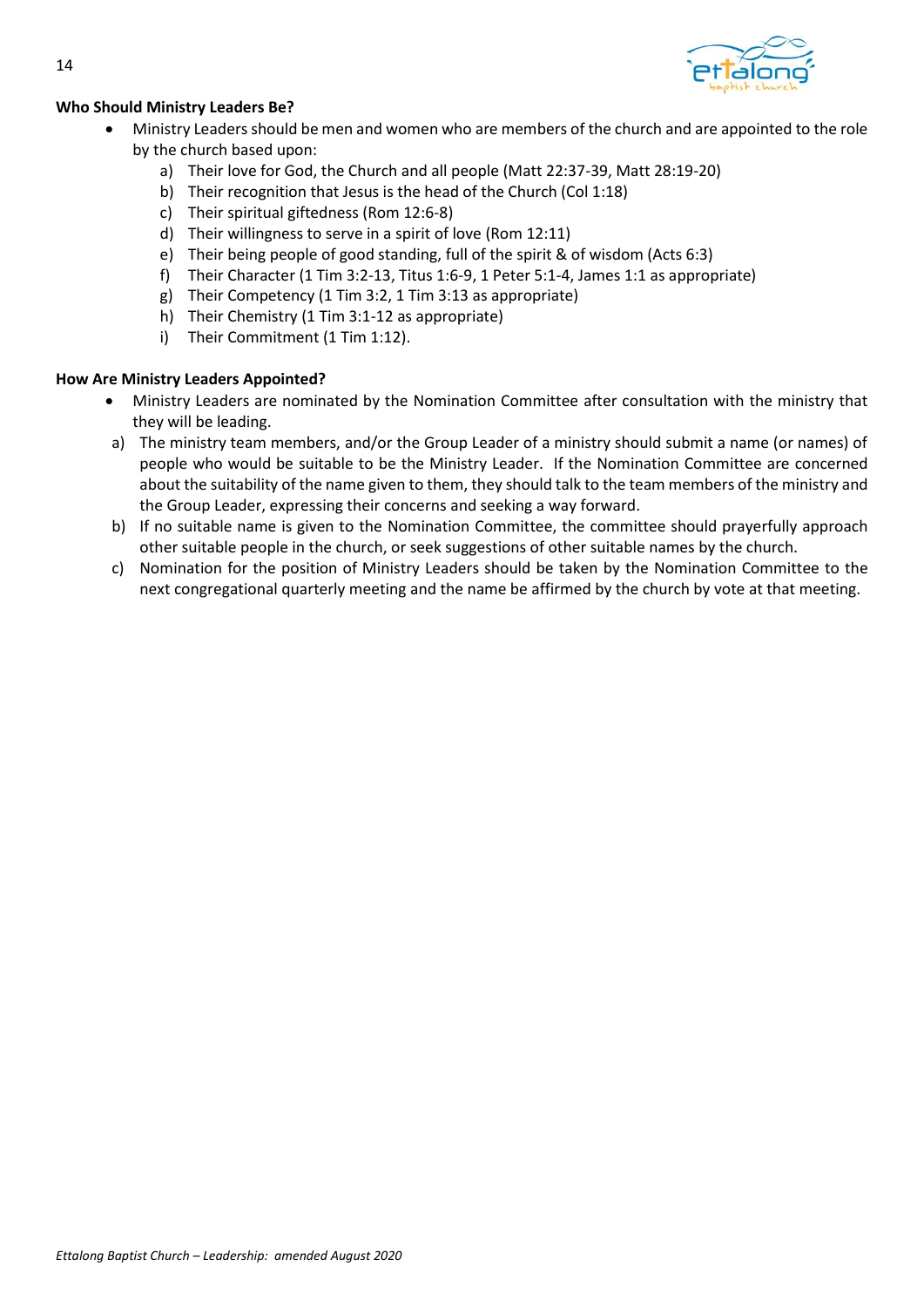

### Nomination Committee:

#### **What Is The Role Of The Nomination Committee?**

- The Nomination Committee will work with and report to the Elders to:
	- Encourage, mentor , support and train current volunteers and leaders
	- Contribute to, champion and call people to join a strong leadership team at Ettalong Baptist Church. This includes Elders, Deacons, Group Leaders and Ministry Leaders for each of our ministries.
	- Prayerfully encourage and identify potential new leaders through liaising with the church members and ministry partners.

#### **Position Description for Nomination Committee Members.**

- To research, identify and approach suitable candidates for voluntary ministry and leadership positions within the church. This includes Elders, Deacons, Group Leaders and Ministry Leaders for each of our ministries, as well as Nomination Committee members.
- The committee needs to prayerfully seek people that may be suitable for the various roles. They should do this by seeking the Lord's leading, asking the church for suggestions of names
- The committee needs to approach possible suitable people for each position and ask them if they will be willing to prayerfully put their names forward for nomination.
- Once a person agrees to be nominated for a position the committee should inform the church at least 2 weeks before a Church Congregational Meeting where the church will affirm the nomination by voting.
- Have a good understanding of the organisational structure, the various role descriptions and position descriptions and be able to explain it to any interested party.
- Have a working knowledge of spiritual gifts, and how they are used in the body of believers.
- Have good communication and a strong network amongst the congregational members so as to approach suitable candidates, explaining the job you are asking them to volunteer for and seek nomination for the role. Encourage them to pray about accepting the nomination.
- Maintain good communication lines with the Elders regarding suggestions for positions.
- Meet regularly as a committee and maintain suitable records of discussion and recommendations.
- Ensure that adequate succession planning occurs.
- Plan to fill known/pending vacancies at least 3 months before the role/position is vacated.
- Fill vacancies caused by unexpected sickness or resignations.
- Fill temporary vacancies due to holiday leave or short planned absences as appropriate.
- To adhere to Church policies, procedures, Work Health and Safety Policies and legislative requirements.
- Carry out any other duties as may arise.

#### **Who Should The Nomination Committee Consist Of?**

• The committee should consist of the Lead Pastor, and 3 other Ministry Partners appointed to the position, who have been Ministry Partners of the Church for at least 6 months..

#### **What Should Be The SHAPE**<sup>5</sup>  **Of People For The Nomination Committee?**

- People who love God and love His church.
- People who are Ministry Partners of the church.
- People who are friendly, outgoing and well respected by the church.
- People who have an insight into people.
- The following list spiritual gifts may be helpful for this role. Wisdom Knowledge, Discerning Spirits, Helps. This is not necessarily an essential or exhaustive list.

<sup>&</sup>lt;sup>5</sup> SHAPE is an acronym for Spiritual Gifts, Heart (or passion), Abilities, Personality, Experience.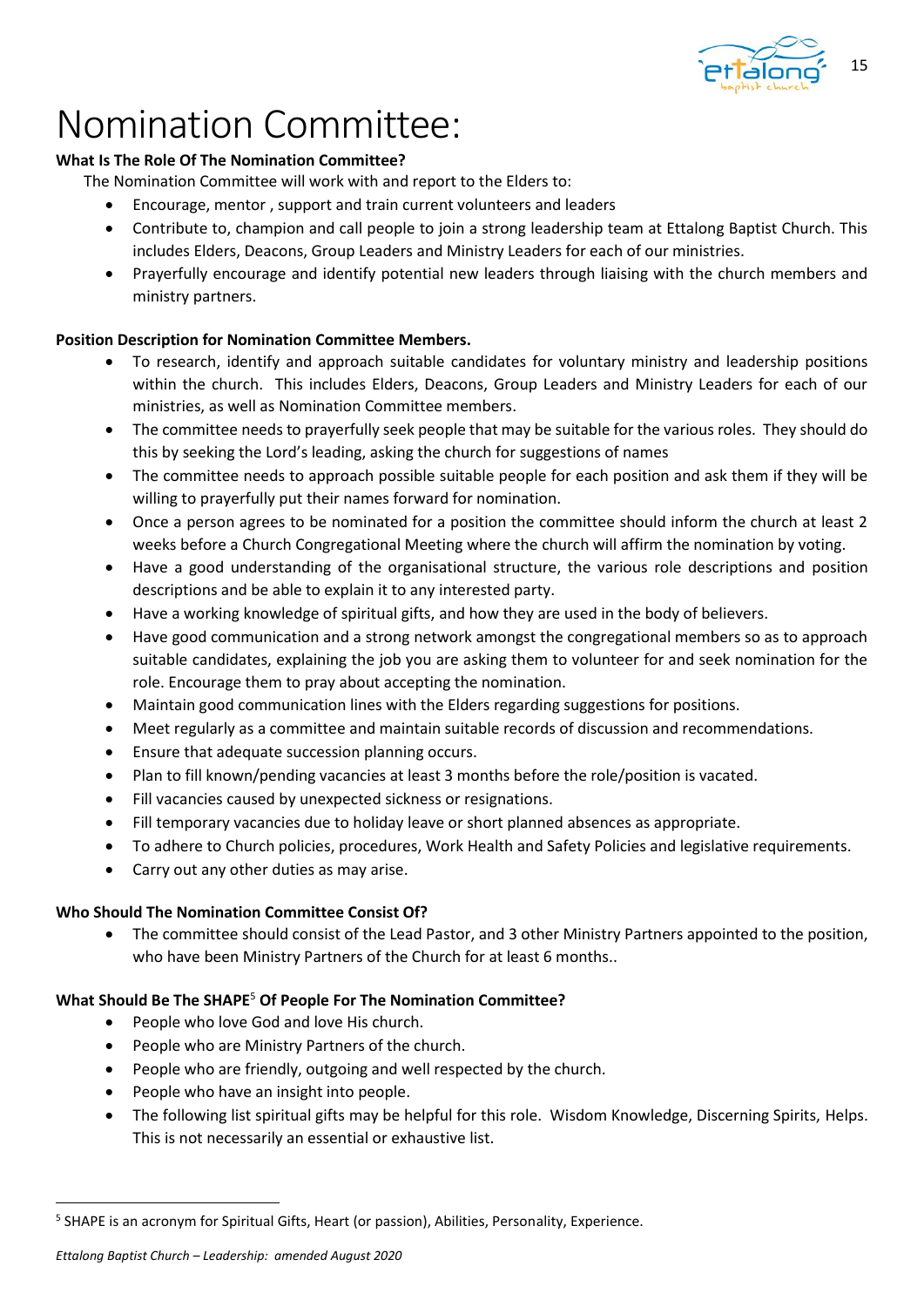



#### **What Is The Term Of The Nomination Committee?**

- Nomination Committee Members are appointed by the church for a term of 3 years with a maximum of 2 consecutive terms.
- As with all lay leaders on the church council, Nomination Committee members are nominated by the Nomination Committee after consultation with the church, and they are affirmed by the church by vote at the Annual Church Meeting.

# Special Committees:

The Church may appoint from time to time Special Committees or Project Groups for specific functions to assist in the general efficiency of the Church program; For example committees for Pastoral search, Vision Casting, Review of ministries, etc. Special Committees may be formed by recommendation of the Pastors, the Elders, the Diaconate or the Church Council.

These Special Committees should report to the Church Congregational Meeting as appropriate.

• Members for these groups should be nominated by the Nomination Committee after consultation with those recommending the formation of the committee, and after consultation with the whole church. Members of these groups may be both Ministry Partners and general Church Members as appropriate. Members of these groups are affirmed by the church by vote at a Church Congregational Meeting.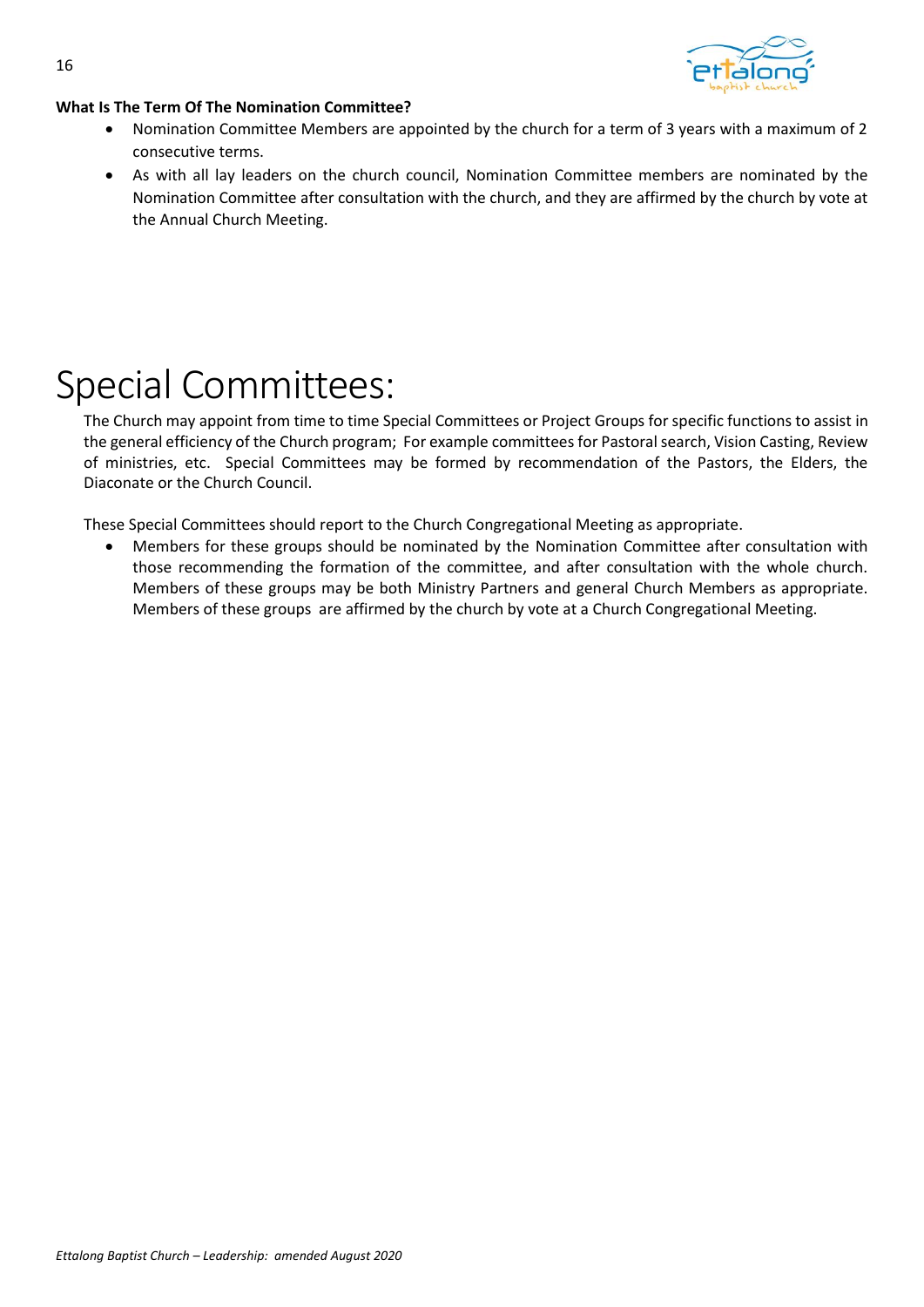

# Safe Church Team:

We believe everyone has the right to be safe. We are committed to protecting and promoting the physical, emotional and spiritual welfare and safety of all people. We have a legal obligation, but we also have an obligation as we care for each other, those we minister amongst and our community. We are not a people of fear for we serve a mighty God. We trust him in all things and seek to give him honour and glory in all we do.

#### **What Is The Role Of The Safe Church Team?**

The Safe Church Team will work with and report to the Elders, Deacons and Pastors to:

- Provide oversight of the church's Safe Church program, including Safe Church policies and procedures.
- Provide oversight of the management of Safe Church/Child Protection concerns/reports.
- Provide oversight of the church's Work Health and Safety program, including policies and procedures.

#### **Position Descriptions Of The Safe Church Team:**

- 1. Oversight of Safe Church Policies and procedures
	- Preparing Safe Church Policies and Procedures for the church in line with legal responsibilities and Baptist Churches of NSW & ACT recommendations.
	- Implementing Safe Church Policies and Procedures.
	- Promoting awareness of and adherence to Safe Church Policies and Procedures, including working with the Deacon (Church Standards Officer) to ensure that staff and volunteers have completed National Police Checks, WWCC clearances and Creating Safe Spaces training as required, and that these checks have been verified and recorded in the appropriate manner by the church.
	- Maintaining records related to Safe Church Policies and procedures.
	- Preparing reports for Elders / Deacons / and other church leadership meetings as required.
	- Reviewing Safe Church Policies and procedures annually or more often if required due to changing legislation.
	- Receiving feedback from church leaders, children, families and communities regarding Safe Church Policies and procedures.
	- Overseeing the completion of the 'Safe Church Health Check' every 3 years.
- 2. Develop and implement appropriate WHS policies and procedures including the following:
	- Evacuation and emergency responses.
	- Safe manual handling, visual and auditory care.
	- Risk assessments.

3. Management of safe church/child protection concerns and incidents:

- Receiving reports of child protection concerns from church staff, volunteers, ministry leaders and/or church members.
- Providing support in following the procedure for responding to child protection concerns and incidents.
- Contacting the Baptist Churches of NSW & ACT Ministry Standards Manager to discuss action plan/appropriate action.
- Making any reporting calls to police, government agencies as required. Seeking legal advice as required.
- Ensuring reporting in line with relevant Reportable Conduct legislation.
- Ensuring child protection concerns and subsequent responses have been appropriately documented.
- Ensuring adequate follow-up and pastoral care of all persons involved in a child protection concern/incident.
- Obtaining legal advice as necessary.
- Assisting with legal, procedural and risk management issues related to a child protection concern/incident.
- Keeping records, filing complaints and reports of investigations in a secure file, in accordance with the recordkeeping procedure.

4. Management of WHS concerns and incidents:

- Address health and safety concerns within one month of the concern being raised.
- Report to Deacons meetings regarding work health and safety and provide reports as appropriate.
- Ensure risk assessments are completed for all church ministry programs (both onsite and offsite).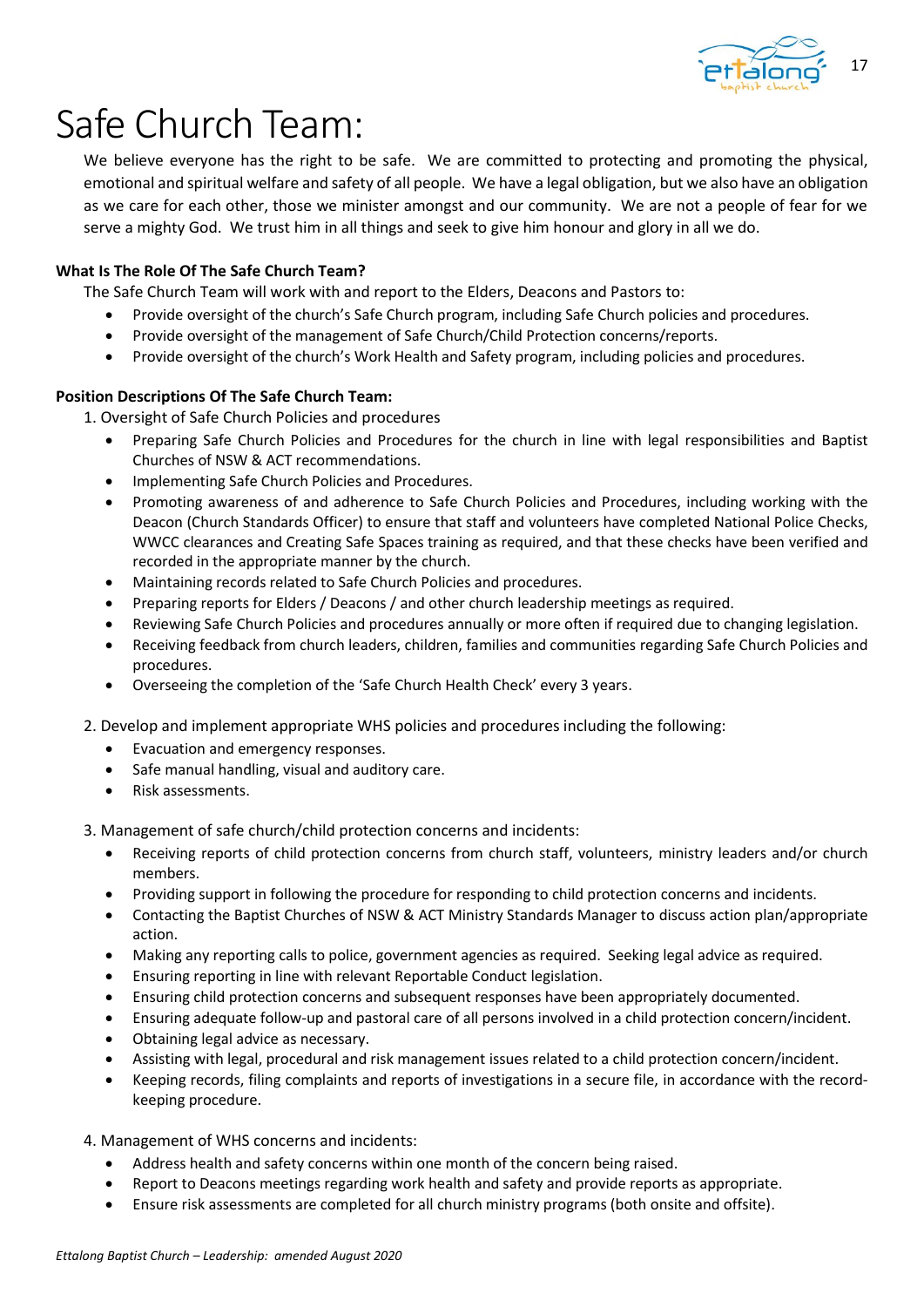

- Ensure incident report documents are completed and stored, and that serious or dangerous incidents are notified to our insurance provider as required.
- Undertake a safe environment audit of the church site a least once a year, or more regularly for high-risk areas, ensuring that any concerns are appropriately rectified.
- Any other tasks as advised in the Baptist Insurance Services Risk Management Guide for Churches.

#### **Who Should The Safe Church Team Consist Of?**

- A team of 3 to 4 people.
- The team should consist of the Lead Pastor, one Deacon and one Elder. The Deacon and Elder should be chosen annually at the first Deacons meeting and the first Elders meeting after the Annual Church Meeting.
- The team may also include one other person with expertise and interest in this area.
	- o This person should be a mature Christian with a current WWCC and have attended a Creating Safe Spaces workshop in the last 3 years.
	- o This person must be able to agree with and sign the Leaders Conduct Covenant.
	- o This person is appointed by the church for a term of 3 years with a maximum of 2 consecutive terms.
	- o This person is nominated by the Nomination Committee after consultation with the church, and they are affirmed by the church by vote at the Annual Church Meeting.

#### **Communication:**

Communication to the church and community in relation to incidents and adverse events, are to come from the Lead Pastor or delegated authority.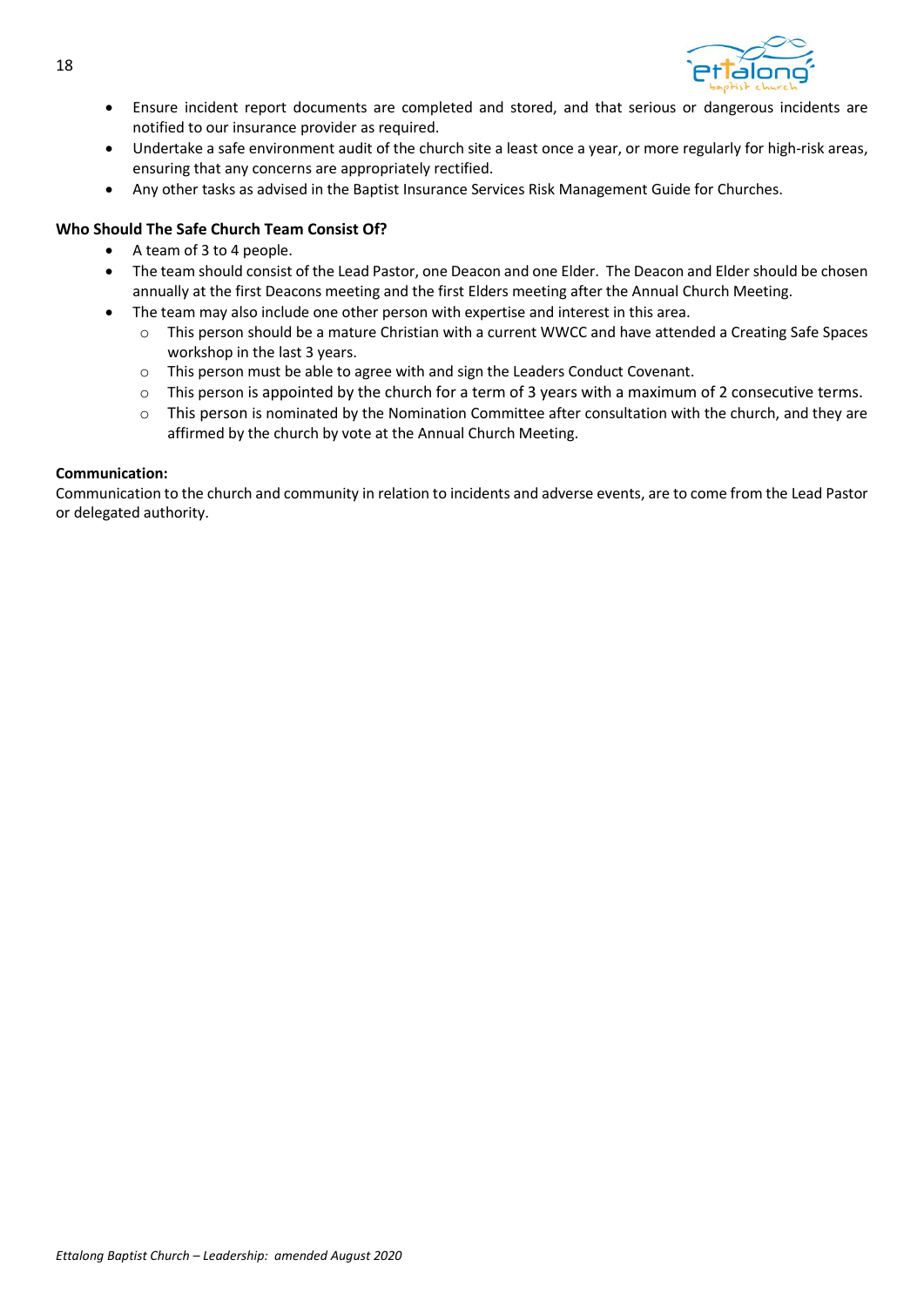

# Meetings & Reporting:

Ettalong Baptist Church believes in and practices Congregational government. Congregational government may be defined as a form of church government in which the local church is autonomous and at which the major decisions affecting the church are made by the members of the church. It's a form of government which while demanding the separation of church and state stresses the priesthood of all believers and operates on the assumption that the Holy Spirit will guide the decision-making process to conclusions commensurate with the Will of God. In this case the Church is a Theocracy (governed by God) rather than a Democracy (governed by the people).

#### **The Church meets at least four times a year to seek the mind of Christ through a Congregational meeting. These meetings are:**

#### **Congregational Annual General Meeting**

- At this meeting we affirm Elders, Deacons, Group Leaders and Nomination Committee members for their 3 year terms.
- At this meeting we accept, and reflect on the Annual Church Reports.
- This meeting is chaired by the Diaconate Chairperson or if they are not available, their representative.

#### **Congregational Quarterly Meetings**

- At this meeting we consider and reflect on reports presented by the Pastors, and the Treasurer.
- At this meeting we consider items of business referred to the meeting by the church leadership.
- At this meeting we reflect on how well we are meeting our vision, purpose and values.
- At this meeting we affirm Ministry Leaders.
- At the appropriate quarterly meeting we affirm the budget presented by the Church Leadership.
- This meeting is chaired by the Diaconate chairperson or if they are not available, their representative.

#### **Special Congregational Meetings**

• These are called from time to time by the Church Leadership for special and urgent items of business.

#### **Other Leadership Meetings:**

#### **Elders Meetings**

- Held monthly or as needed.
- Chaired by the Lead Pastor.
- Brief minutes should be kept of these meetings and passed to the Church Secretary for filing. These minutes should be distributed to all Pastors, Elders, and Deacons. Any confidential or sensitive matters that are discussed should be carefully minuted as required and filed, but should not be distributed with the rest of the minutes.
- The Secretary needs to inform Group Leaders of anything from the Elders meeting minutes that is relevant for them or that they need to take action on.
- Elders also supervise, mentor and encourage Group Leaders, and should meet individually with the Leaders under their care regularly at a time and place suitable to them both.

#### **Deacons Meetings**

- Held on the third Monday of each month or as needed.
- Chaired by the Diaconate Chairperson or if they are not available, their representative.
- A representative from the Elders and from the Group Leaders also attend and participate in the meetings.
- Minutes of these meetings are distributed to all Pastors, Elders, and Deacons.
- The Secretary needs to inform Group Leaders of anything discussed at the meeting that is relevant for them or that they need to take action on.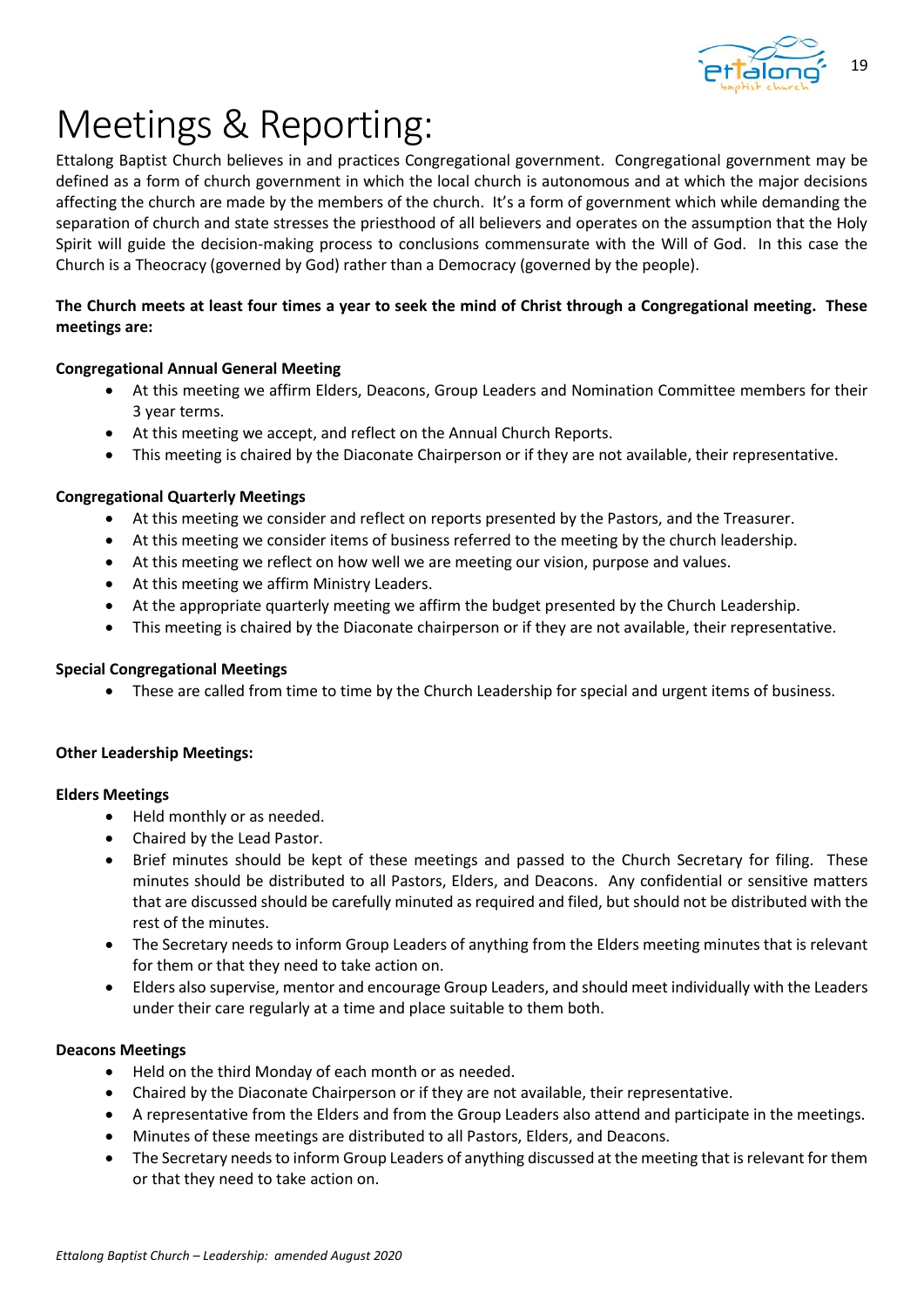

#### **Special Committees or Project Group Meetings**

• From time to time the church will set aside a short term committee to consider a special project or issue. Minutes of these meetings should generally be passed on Pastors, Elders, and Deacons.

#### **Church Council Meetings:**

• Twice a year all Pastors, Elders, Deacons, and Group Leaders shall meet. At this meeting each Group Leader should share briefly about the ministries in their group. Before the meeting Group Leaders should speak with the Ministry Leaders in their groups and ask if there is anything they should share on behalf of their group. The Deacons and Elders should also be given an opportunity to briefly share. This would also be a good opportunity to look at the Church Calendar for the next 6 months.

#### **Reports – Keeping Each Other Informed:**

- The Lead Pastor should write a monthly report to distribute to all Pastors, Elders, Deacons and Group Leaders. This should be written and distributed at least before 9pm on the Saturday before the monthly Deacons meeting. If there are any sensitive matters in the report that are just for the Pastors, Elders and Deacons, these can be edited out of the version of the report that is distributed to the Group Leaders and only included in the version of the report for the Pastors, Elders and Deacons.
- The church Treasurer needs to present a financial report each month. This should be compiled and distributed at least before 9pm on the Saturday before the monthly Deacons meeting.
- Associate Pastors, should write a report at least every three months or more regularly if desired, to distribute to all Pastors, Elders, Deacons and Group Leaders. This should be written and distributed at least before 9pm on the Saturday before the monthly Deacons meeting. If there are any sensitive matters in the report that are just for the Pastors, Elders and Deacons, these can be edited out of the version of the report that is distributed to the Group Leaders and only included in the version of the report for the Pastors, Elders and Deacons.
- Elders, Deacons and Group Leaders should write reports as required and at least once every 6 months.
- Annual Reports should be written by the Church Secretary, each of the Pastors, Group Leaders and Ministry Leaders or their representatives. Ministry Leaders should pass their reports to their Group leader first. The Group Leader should write a report that introduces and summarises what is happening in their Ministry Group and plans for the future. All the reports can then be passed on to the Church Administrator.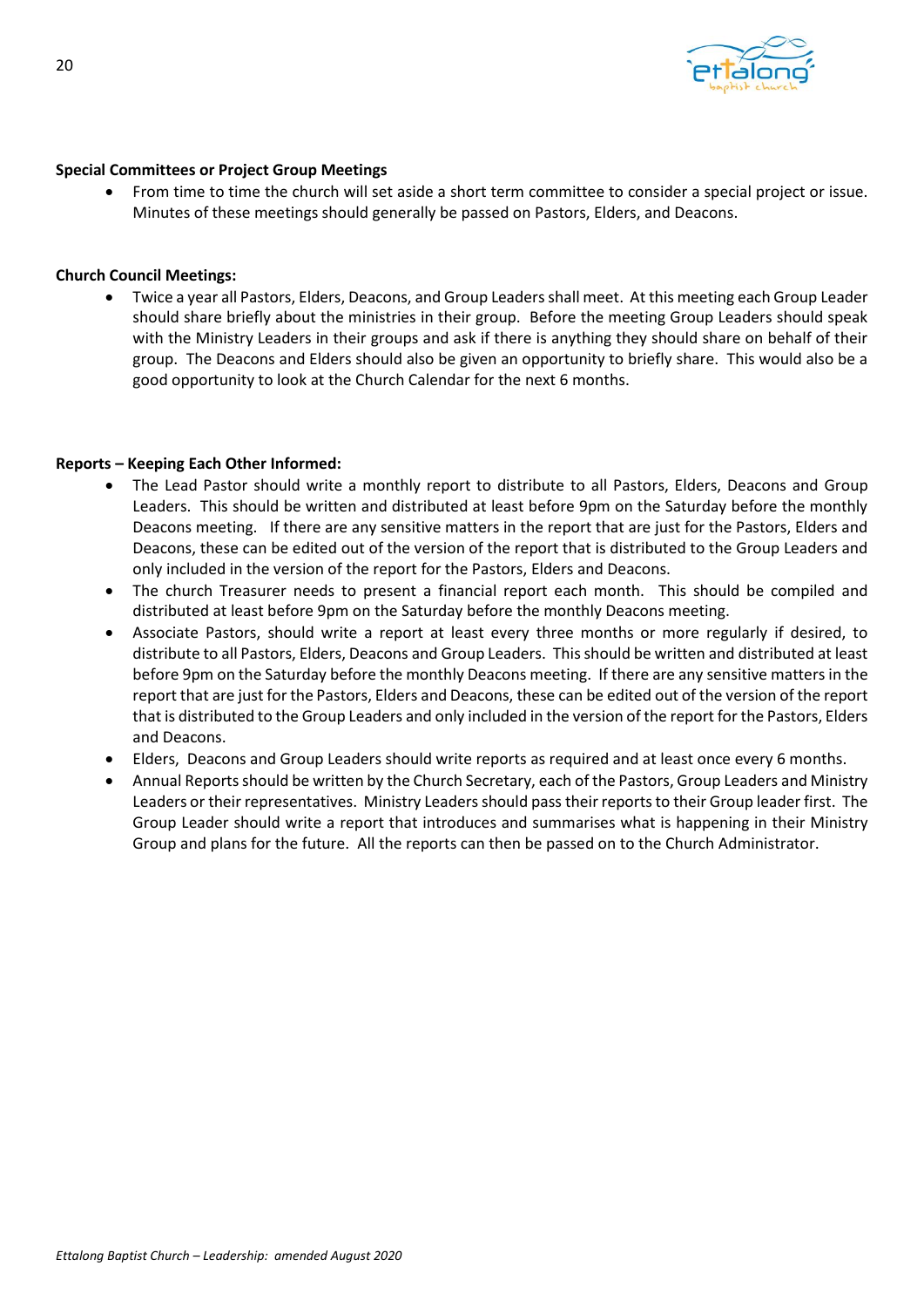

# Gift Definitions and Scripture References:

The following three pages contain suggested definitions of spiritual gifts found listed or described in the Bible. It is not meant to be a dogmatic or exhaustive list, but is helpful for reading this document.

**A. Prophecy.** The gift of prophecy is the special ability that God gives to certain members of the Body of Christ to receive and communicate an immediate message of God to His people through a divinely anointed utterance. Luke 7:26 - Acts 15:32 - Acts 21:9-11 - Romans 12:6 - 1 Corinthians 12:10, 28 - Ephesians 4:11-14

**B. Pastor.** The gift of pastor is the special ability that God gives to certain members of the Body of Christ to assume a long-term personal responsibility for the spiritual welfare of a group of believers. John 10:1-18 – Ephesians 4:11-14 - 1 Timothy 3:1-7 - 1 Peter 5:1-3

**C. Teaching.** The gift of teaching is the special ability that God gives to certain members of the Body of Christ to communicate information relevant to the health and ministry of the Body and its members in such a way that others will learn. Acts 18:24-28 - Acts 20:20, 21 - Romans 12:71 - Corinthians 12:28 - Ephesians 4:11-14

**D. Wisdom.** The gift of wisdom is the special ability that God gives to certain members of the Body of Christ to know the mind of the Holy Spirit in such a way as to receive insight into how given knowledge may best be applied to specific needs arising in the Body of Christ. Acts 6:3,10 - 1 Corinthians 2:1-13 - 1 Corinthians 12:8 - James 1:5,6 - 2 Peter 3:15,16

**E. Knowledge.** The gift of knowledge is the special ability that God gives to certain members of the Body of Christ to discover, accumulate, analyse and clarify information and ideas which are pertinent to the well-being of the Body. Acts 5:1-11 - I Corinthians 2:14 - 1 Corinthians 12:8 - 2 Corinthians 11:6 - Colossians 2:2, 3

**F. Exhortation.** The gift of exhortation is the special ability that God gives to certain members of the Body of Christ to minister words of comfort, consolation, encouragement and counsel to other members of the Body in such a way that they feel helped and healed. Acts 14:22 - Romans 12:8 - 1 Timothy 4:13 - Hebrews 10:25

**G. Discerning of Spirits.** The gift of discerning of spirits is the special ability that God gives to certain members of the Body of Christ to know with assurance whether certain behaviour purported to be of God is in reality divine, human or Satanic. Matthew 16:21-23 - Acts 5:1-11 - Acts 16:16-18 - 1 Corinthians 12:10 - I John 4:1-6

**H. Giving.** The gift of giving is the special ability that God gives to certain members of the Body of Christ to contribute their material resources to the work of the Lord with liberality and cheerfulness. Mark 12:41-44 - Romans 12:8 - 2 Corinthians 8:1-7 - 2 Corinthians 9:2-8

**I. Helps.** The gift of helps is the special ability that God gives to certain members of the Body of Christ to invest the talents they have in the life and ministry of other members of the Body, thus enabling those others to increase the effectiveness of their own spiritual gifts. Mark 15:40, 41 - Luke 8:2, 3 - Acts 9:36 - Romans 16:1,2 - 1 Corinthians 12:28

**J. Mercy.** The gift of mercy is the special ability that God gives to certain members of the Body of Christ to feel genuine empathy and compassion for individuals (both Christian and non-Christian) who suffer distressing physical, mental or emotional problems, and to translate that compassion into cheerfully done deeds which reflect Christ's love and alleviate the suffering. Matthew 20:29-34 - Matthew 25:34-40 - Mark 9:41 - Luke 10:33-35 - Acts 11:28-30 – Acts 16:33, 34 - Romans 12:8

**K. Missionary.** The gift of missionary is the special ability that God gives to certain members of the Body of Christ to minister whatever other spiritual gifts they have in a second culture. Acts 8:4 - Acts 13:2, 3 - Acts 22:21 - Romans 10:15 - 1 Corinthians 9:19-23

**L. Evangelist.** The gift of evangelist is the special ability that God gives to certain members of the Body of Christ to share the gospel with unbelievers in such a way that men and women become Jesus' disciples and responsible members of the Body of Christ. Acts 8:5, 6 - Acts 8:26-40 - Acts 14:21 - Acts 21:8 - Ephesians 4:11-14 - 2 Timothy 4:5

**M. Hospitality.** The gift of hospitality is the special ability that God gives to certain members of the Body of Christ to provide an open house and a warm welcome to those in need of food and lodging. Acts 16:14, 15 - Romans 12:9-13 - Romans 16:23 - Hebrews 13:1, 2 - I Peter 4:9